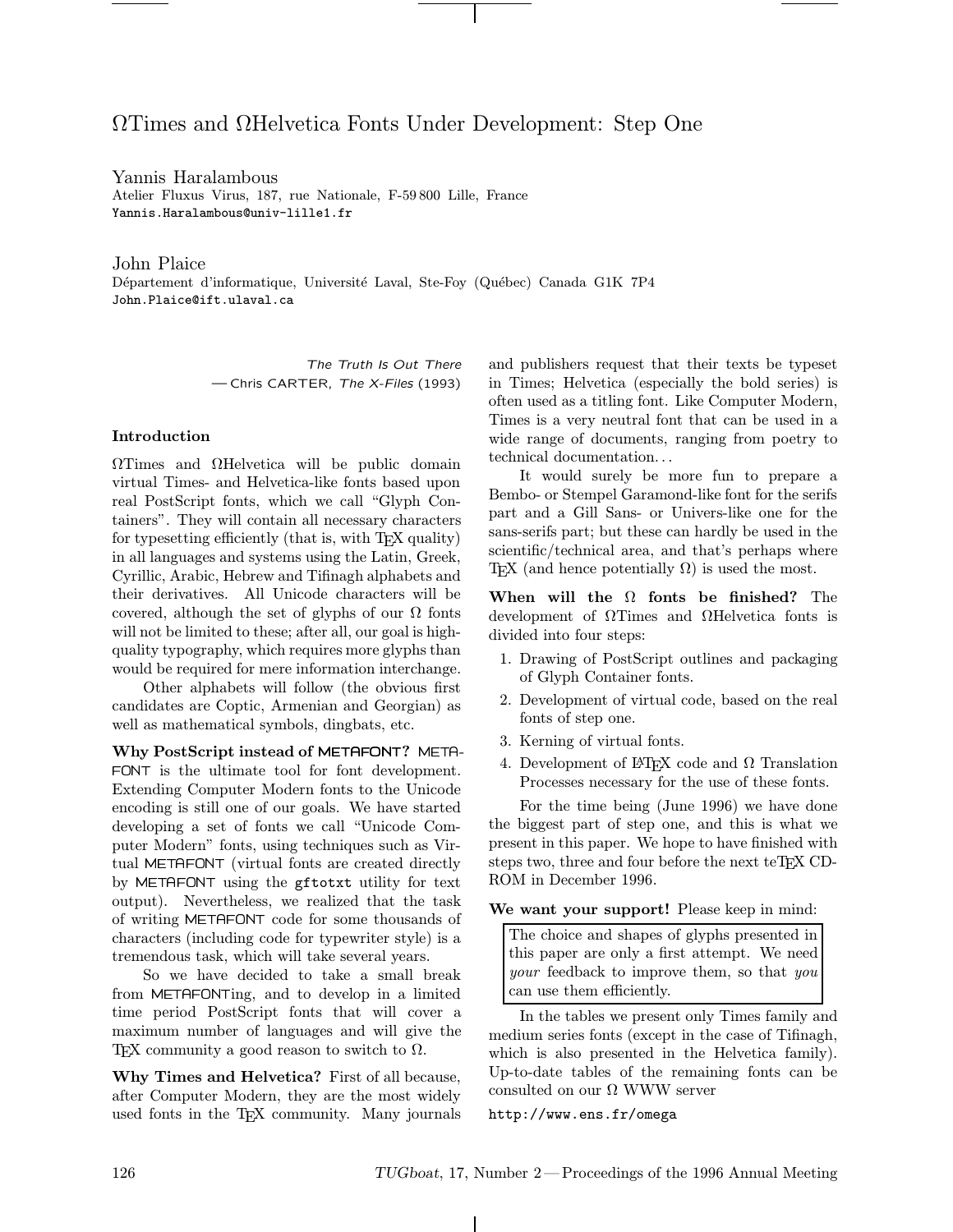Q e i u

Figure 1: Italic-style letters with ogonek (Polish and Lithuanian)

You can also retrieve the PostScript code from the same address, or from

# ftp://ftp.ens.fr/pub/tex/yannis/omega

# General remarks on the fonts

To prevent confusion, the word "font" in this section is meant in the sense of the PostScript Type 1 font structure; and not of TEX text or math fonts: the fonts we describe in this paper will never be used directly for typesetting. Their *raison*  $d$ 'être is to provide glyphs for the virtual Unicode+Typography  $\Omega$  fonts which we will develop in steps two–four. Hence, there is no need to look in the tables for a 'é': this character will be assembled by the virtual font, using the glyphs of letter 'e' and of the acute accent.

The same stands for the letter 'c' with cedilla: it can be assembled out of the two corresponding glyphs; however, this is not true for letters with ogonek: the shape of the ogonek changes while it gets attached to the letter; that is why you find letters with ogonek in the Glyph Containers and not letters with cedilla. In Fig. 1 the reader can see examples of letters in italic style, carrying an ogonek accent.

In Fig. 2 the reader can find the general structure of the fonts: $\frac{1}{1}$  On the left, the 16-bit Unicode+Typography virtual font, on the right a certain number of Glyph Containers, that is 8-bit PostScript fonts.

The reader will notice that a certain number of glyphs are repeated in the different Glyph Containers. This is because we want to minimize the number of Glyph Containers used for a single-alphabet text. For example, accents for all fonts are stored in Glyph Container "Common"; theoretically, to produce an acute-accented Latin letter and an acute-accented Cyrillic letter, one would use three Glyph Containers: one for the accent, and one for each alphabet. To avoid this, we store all accents relevant to a given alphabet, in the alphabet's Glyph Container. The same method is used for shapes that are similar in the different alphabets: Latin, Greek and Cyrillic alphabets share the letter 'A', Latin, IPA and Cyrillic alphabets share the letter 'a'.<sup>2</sup>

# The "Common" Glyph Container

The "Common" Glyph Container, shown in Table 1, contains glyphs that will be used potentially in conjunction with all alphabets. These are described in the following subsections.

Punctuation, digits, editorial marks Special care has been taken to distinguish between "typographical" punctuation and "typewriter/computer terminal-derived" one: compare the typographical double quotes "" and the straight 'ASCII' ones ".

This table covers all Unicode punctuation marks from the ASCII and ISO 8859-1 tables as well as from the GENERAL PUNCTUATION table  $(0x2010-0x2046)$ . We have not included a few punctuation marks specific to a single alphabet: Arabic asterisk, inverted comma and semicolon, Hebrew colon, Greek upper dot. These will be found in the corresponding Glyph Containers.

In Fig. 3 the reader can see how regular curly braces have been transformed into square brackets with quill, by simply reflecting the central part of the brace.

Commonly adopted Latin alphabet derived symbols Symbols like  $\odot$  use Latin alphabet letters but are used in many non-Latin-alphabet based languages. Symbol  $\mathbb{N}^2$  is an even stranger example: although the glyph 'N' does not exist in Cyrillic, this symbol is used mainly in Cyrillic-alphabet languages.

<sup>1</sup> In the figure, the reader will notice real font "Adobe Zapf Dingbats". In fact, the glyphs of this font have become Unicode characters (0x2701–0x27be) and we see no reason to redraw them since this font is widely available. Hence the virtual 16-bit font will also point to the standard Adobe Zapf Dingbats font.

<sup>2</sup> We will use a totally different approach when dvips and Adobe Acrobat are able to use 16-bit PostScript fonts. Instead of having many 'small' PostScript fonts and one 'big' virtual font, we will use a single 'big' PostScript font, in Unicode+Typography encoding. In that font, accented letters and repeated identical shapes will be obtained by the PostScript font technique of composite characters. This will allow Acrobat users to select and copy Unicode-encoded text directly from the document window.

Since the two techniques  $(16-bit + 8-bit real, vs. 16$ bit composite real) will share the same .tfm metrics for characters, it will be possible to convert .dvi files from one format to the other, so that files obtained today by the first method will be "Acrobat-ready" later, whenever Acrobat switches to Unicode (hopefully soon!).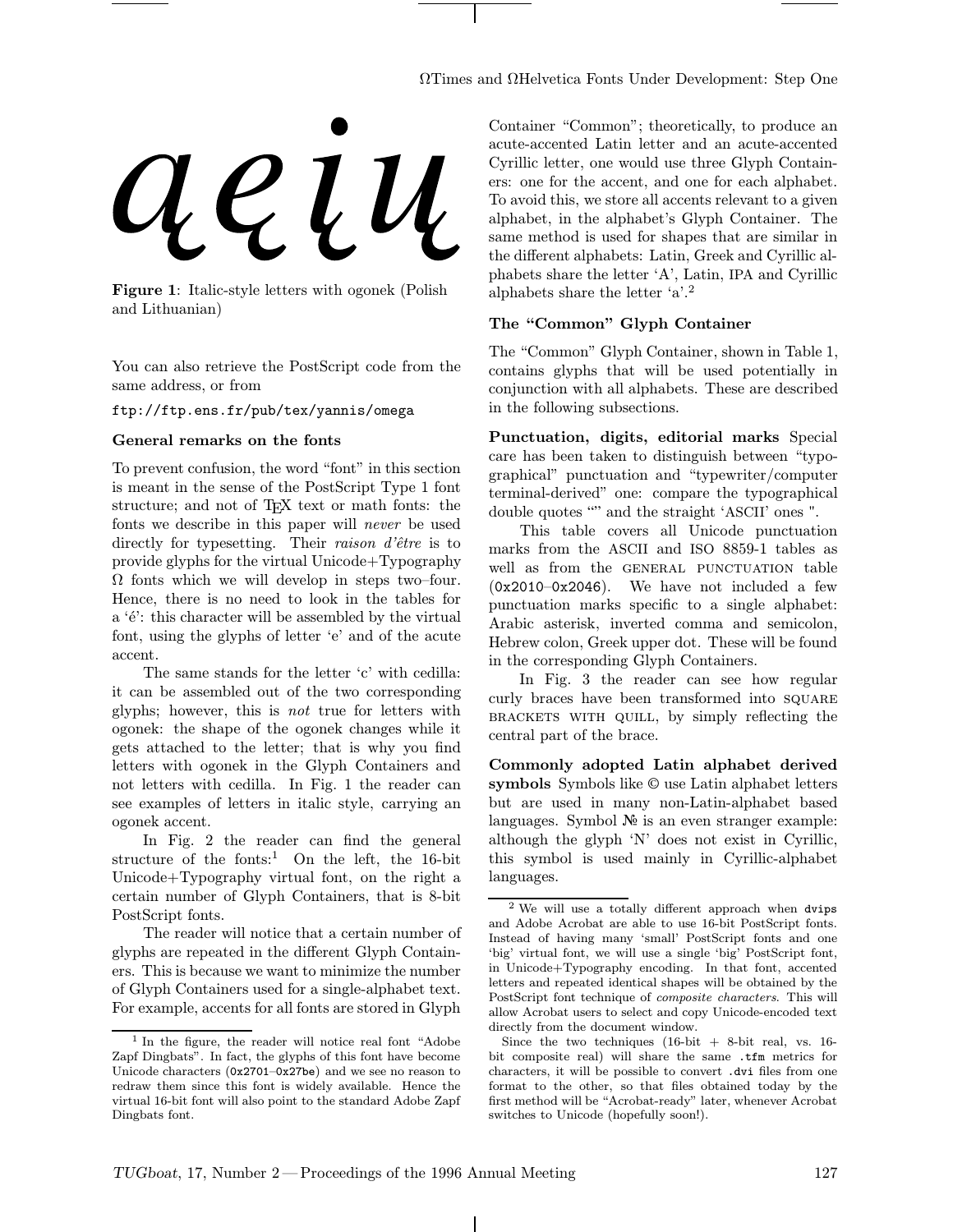

Figure 2: General structure of the  $\Omega$ Times fonts (idem for  $\Omega$ Helvetica)



Figure 3: The LEFT and RIGHT SQUARE brackets with quill were drawn by reflecting the central part of regular curly braces

In Fig. 4 the reader can see our small tribute to the GNU foundation: the "copyleft" symbol. We hope that this character will soon be included in the LETTER-LIKE SYMBOLS section of Unicode.

— Q. Why not use the \reflectbox macro to reflect the "copyright" glyph into a "copyleft" one?

— A. Because we want to treat "copyleft" as a separate character in the virtual font, which may be searched inside a .dvi or PDF file. In other cases, such as  $\mathbf{d}$ , used in the A BA logo and the cobar construction in Algebraic Topology, one can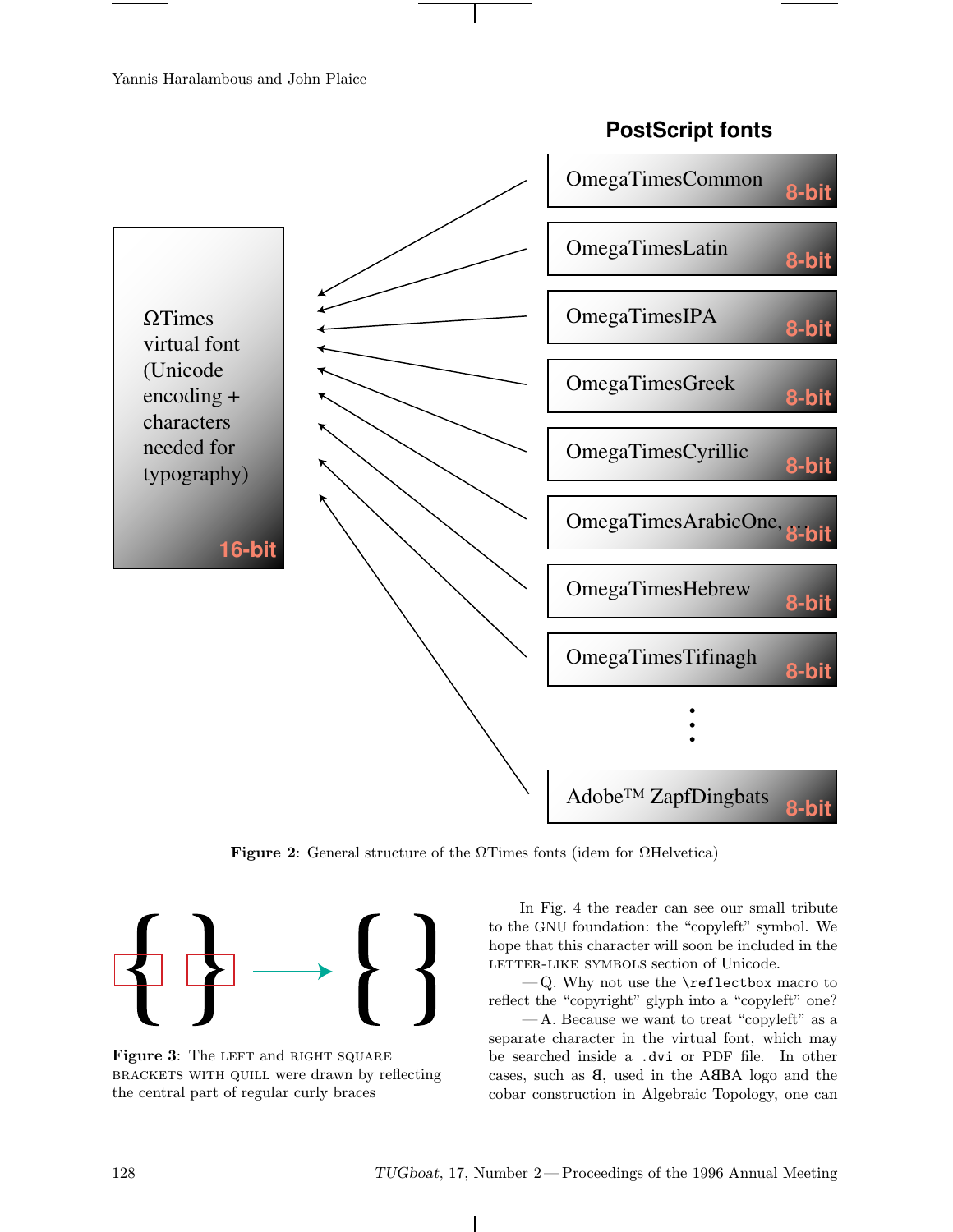# ΩTimes and ΩHelvetica Fonts Under Development: Step One



Figure 4: The GNU "copyleft" symbol



Figure 5: The ESTIMATED SYMBOL was drawn inside a perfect circle

easily use PostScript-manipulation macros without damage.

Finally, in Fig. 5 the reader can see how the estimated symbol fits inside a perfect circle (in red, for readers of a color version of this paper).

Currency symbols Among currencies having proprietary symbols, there are strong and weaker ones. The strong ones have made it into ISO 8859- 1 (you-know-who made it even into ASCII itself, and is used by a well-known typesetting language



Figure 6: How shapes 'C', 'O' and 'e' were used for the design of the LATIN and CYRILLIC CAPITAL letter shwa

to enter math mode...), the remaining ones have found their home in the CURRENCY SYMBOLS section of Unicode.

We have included them all (even the Thai currency symbol  $\sharp$ , which looks suspiciously Latin) in the "Common" Glyph Container. Note that the symbol F for French Franc is virtually unknown in France. . .

Diacritics The zone 0xa0–0xe2 of the "Common" Glyph Container is dedicated to combining diacritics. These diacritics are supposed to be useful for more than one alphabet; whenever a diacritic belongs specifically to one alphabet, it has been included only in the corresponding Glyph Container (this is the case, for example, of Vietnamese double accents, Greek spirit+accent combinations, and Slavonic accents). Thanks to the diacritics in the "Common" Glyph Container we will be able to construct all latin extended additional Unicode characters (0x1e00–0x1ef9) virtually, by combining them with letters from the "Latin" Glyph Container. This Unicode region covers Welsh, Vietnamese and transcriptions of Indic and other languages.

# The "Latin" Glyph Container

The "Latin" Glyph Container, shown in Table 2, contains glyphs of letters for Latin alphabet languages. These are described in the following subsections.

Letters for Latin alphabet languages All glyphs necessary to typeset Western and Central European, Nordic, Baltic, African languages, Vietnamese and Zhuang.

Some African characters are derived from the International Phonetic Alphabet. It is a fascinating challenge to design uppercase and italic-style forms for these characters (for example, see in Fig. 6 the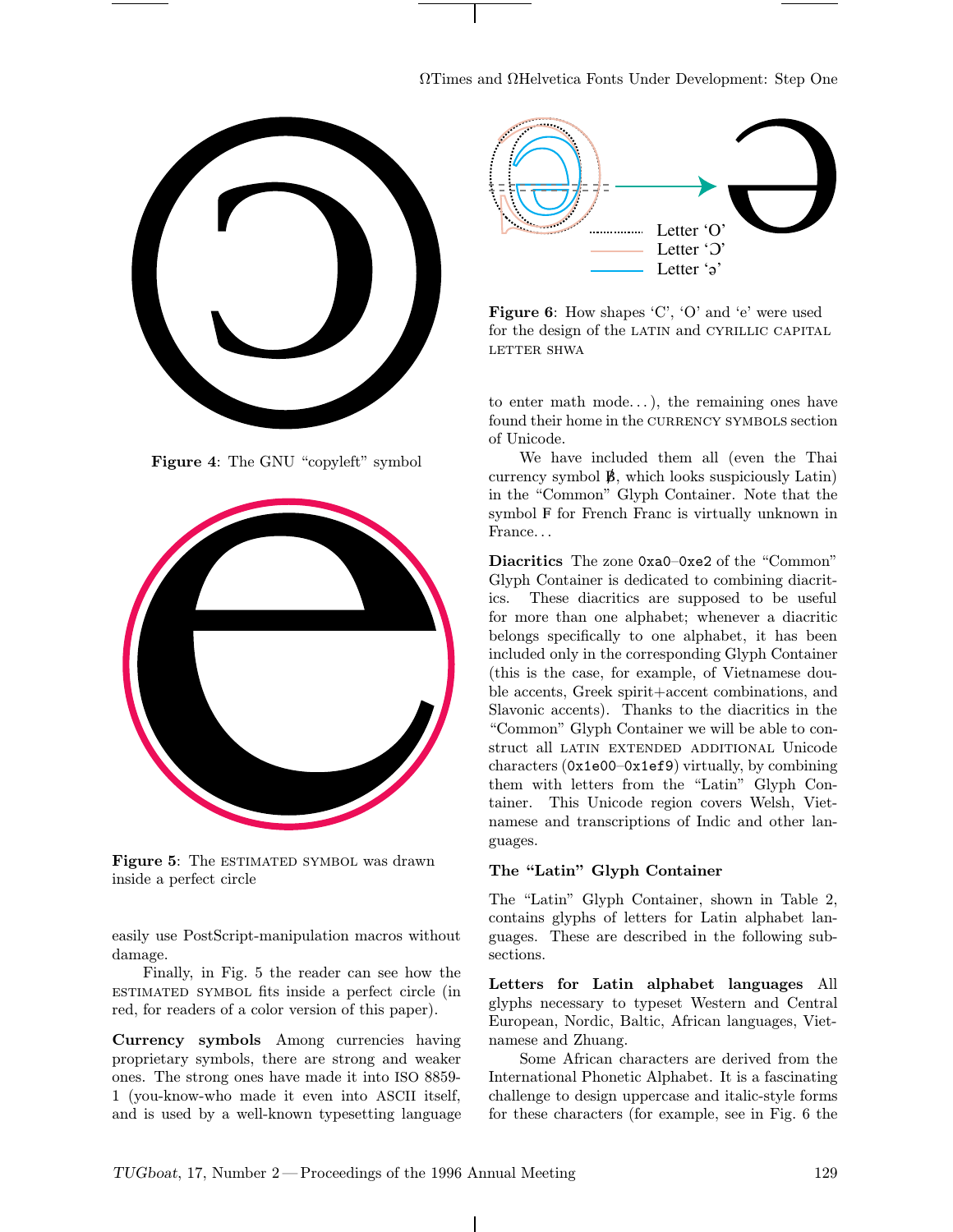

**Figure 7:** The African letter F WITH HOOK in roman upper- and lowercase, as well as in italic lowercase form



Figure 8: CAPITAL LETTER B WITH TOPBAR (which shares the same glyph as CYRILLIC capital letter be) small letter b with topbar and cyrillic small letter be

uppercase version of letter  $\phi$  letter which derives from the phonetic shwa, and in Fig. 7 the straight uppercase and straight lowercase versions of an African letter that becomes a standard  $f$  in italic style).

Sometimes, although a Greek form (or a form derived from Greek) is used for the lowercase, the uppercase does not follow the Greek model: for example, the uppercase of African letters  $\varepsilon$  and  $\bar{x}$ (the former is 100% Greek, while the latter looks more like a "phonetic gamma") are  $\mathcal E$  and  $\mathcal Y$ .

Inversely, sometimes a Greek form is used for the uppercase only:  $\Sigma$  is the uppercase form of the integral-like  $\int$ , a character derived from the IPA, for which one can hardly imagine an obvious uppercase form— taking a Greek letter for that purpose is the easiest solution.

It is quite interesting how the lowercase of the Latin letter Å differs from that of the Cyrillic letter sharing the same glyph (see Fig. 8).

Special attention has been paid to the notorious Dutch ligature 'ij', in italic Times lowercase form and in Helvetica uppercase form (see Fig. 9).

Figure 9: Italic letter 'y' with umlaut accent followed by the Dutch ligature 'ij' in Times italic, Helvetica medium uppercase and Helvetica bold uppercase form



Figure 10: The Vietnamese SMALL LETTER O with horn was designed using the glyphs of the ring accent, the apostrophe and letter 'o'

In the former case, we have connected the two letters, creating an intentional confusion with a 'y' letter with umlaut accent. In Fig. 9 the reader can compare these two constructions. On the other hand, the shape of the uppercase sans serif 'IJ' is derived from that of the letter 'U': this is common Dutch titling practice.

The characters  $K$  and  $k$  are used in Breton. They are not (yet) included in Unicode, and have been brought to our attention by Jacques André.

Finally, in Fig. 10 the reader can see how the "horn" of Vietnamese letters has been designed, using graphical elements from the font: in this case, the ring accent and the apostrophe.

Ligatures Besides the "standard five" ligatures ff,  $f$ ,  $f$ ,  $f$ ,  $f$ ,  $f$ ,  $f$ , we have included ligatures for the case where:

- the second or third letter is an 'i' with ogonek: fi, ffi, useful in Lithuanian;
- the second or third letter is a stroked  $T$ : ft, fft, useful in Polish;
- the second or third letter is a 'j':  $f_j, ff_j;$
- $\bullet$  instead of an 'i' one has an 'ij' ligature: fij, ffij, useful in Dutch;
- $\bullet$  instead of 'f' one has a long 's':  $\mathbf{f}, \mathbf{f}, \mathbf{f}, \mathbf{f}$  $\text{III. We haven't (yet) included any 'f' + 'long s' }$ combinations.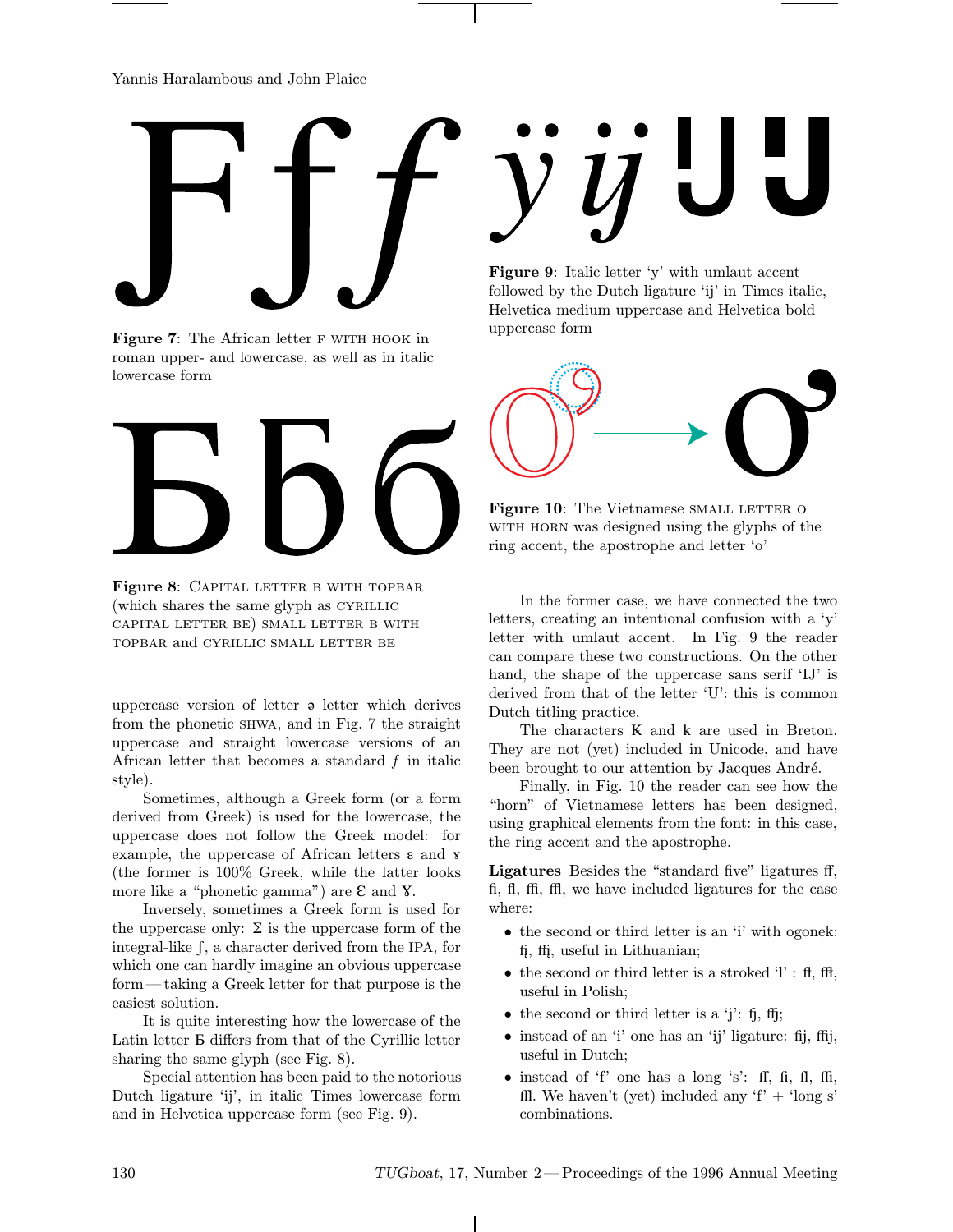# $\Gamma$  ST

Figure 11: French ligatures 'st' and 'ct' in Times and Helvetica fonts

Finally we couldn't resist the temptation of making "French" ligatures  $\mathfrak{R}$ ,  $\mathfrak{C}$ , of course, both in Times and Helvetica (!) font families. These ligatures are well-known because of their use (in the Garamond typeface) in the Pléiade book collection. One can argue about their reason for being in Times (and especially in Helvetica) style, which has absolutely no historical background...Consider them an experiment, and trust us for not making them automatic in default text mode!

Diacritics Accents 0xf8–0xff are used for Vietnamese only. Diacritics occupying positions 0xe8– 0xf6 are shared with the "Common" Glyph Container.

# The "IPA" Glyph Container

The "IPA" Glyph Container, shown in Table 3, contains a collection of glyphs needed for the International Phonetic Alphabet. They have been found in different sources: Unicode encoding, literature on phonetics (in particular we covered the complete table of characters of the French classic Initiation à la phonétique, by J.-M.-C. Thomas, L. Bouquiaux and F. Cloarec-Heiss, PUF, 1976). Only a small number of these characters are contained in the Unicode encoding. We would be grateful for any feedback from scholars on additional characters or corrections of the existing ones.

Since IPA is so... international, we have assumed that one can encounter phonetic insertions in text written in any language. Hence, we have included all glyphs needed, including lowercase Latin alphabet letters, and small capitals— the latter being included only whenever these are significantly different from their lowercase counterparts: including, for example, small caps 's', 'x', 'z' would be

Figure 13: Three closely-related glyphs: German 'sz', IPA 'beta' (not a Unicode character), Greek lowercase 'beta'



Figure 14: Different types of 'gamma': the first one from the Greek alphabet, the others from the IPA

useless since they are indistinguishable from lowercase 's', 'x', 'z'.

This point deserves some explanation: one should not confuse small capitals used for text and IPA small capitals. The former are a stylistic enhancement of text; they appear only in words entirely in small capitals style; their height is not equal to the x-height of the font, generally they are slightly higher. The latter are phonetic characters used together with authentic lowercase letters: they must have exactly the same height.

In Fig. 12 the reader can see some small caps we have designed for the ΩTimes IPA Glyph Container. It may not be obvious from the figure, but stroke widths of the small caps are exactly the same as the ones of lowercase letters (see lowercase letter 'a' to compare, as well as glyph 'v', which is used to represent both a lowercase and a small caps 'v'). On the second line of the figure, one can see the same letters obtained as 'fake' small capitals.

We had a lot of fun designing these characters. In some cases, they just had to look a little different from their Greek counterparts: for example, in Fig. 13 the reader can see how the 'phonetic beta' has been inspired by the German 'sz', and not by the 'real' Greek beta; in Fig. 14 we present a collection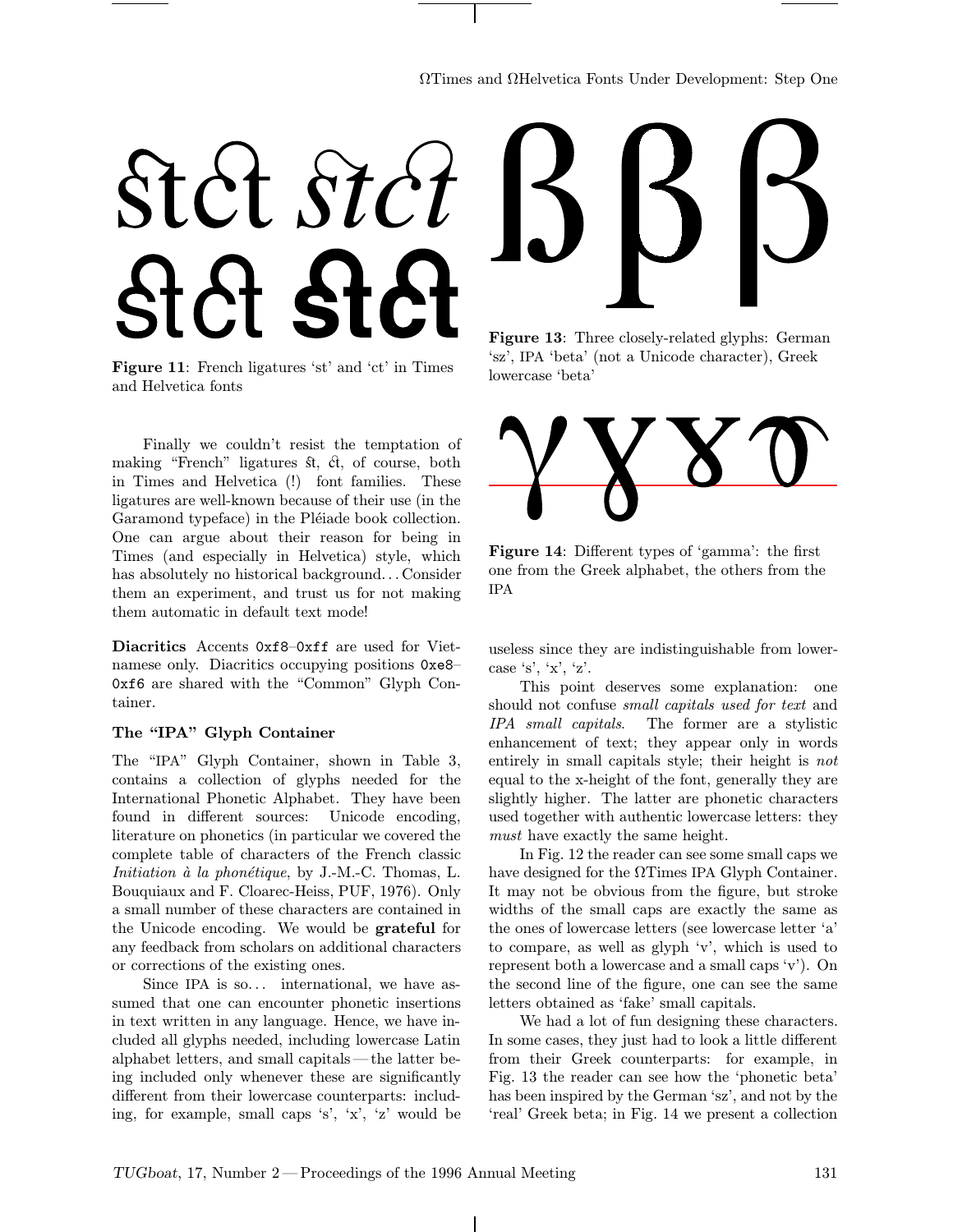Figure 12: On the first line, lowercase letters 'a' and 'v' and specially designed IPA small capitals; on the second line, uppercase letters reduced 68%



Figure 15: Two IPA symbols of different origin: inverted letter 'f' and dotless 'j' with stroke

of gamma-like glyphs, as well as the 'real' Greek letter gamma.

In some cases we were not very sure about the origin of some IPA characters and made several attempts: for example, in Fig. 15 one can see two symbols with a superficial resemblance: an inverted 'f' and a dotless stroked 'j'. Which one is used in phonetics? The choice is left to the user.

Finally there was one case where we had to solve a real design problem: the one of the 'l with retroflex hook' and 'ezh' ligature (not a Unicode character). In most real-life examples we had the opportunity to see, the letter 'ezh' was sadly squeezed so that its tail remains higher than the retroflex hook of the 'l'; we find it bad typographical practice to squeeze the 'ezh' and propose three solutions (only one of which



Figure 16: Which one is the best 'l with retroflex hook+ezh' ligature? (Three proposals)

of course will survive in the final Glyph Container). In Fig. 16 the reader can see: (a) the tail of 'ezh' merged with the retroflex hook of the 'l', (b) the retroflex hook of the 'l' continuing deep enough for it to be seen under the tail of 'ezh', (c) the retroflex hook rising higher so that it fits between the tail of 'ezh' and the baseline. In cases (a) and (c) the risk may be that the 'l with retroflex hook' be taken for an 'ordinary l' (compare  $\xi$ ,  $\xi$  and  $\xi$ ); in case (b) we are going too deep under the baseline. . .

Anyhow, we expect your feedback to resolve this issue.

# The "Greek" Glyph Container

The "Greek" Glyph Container, shown in Table 4, contains glyphs needed for the Greek language, ancient and modern. The problem with most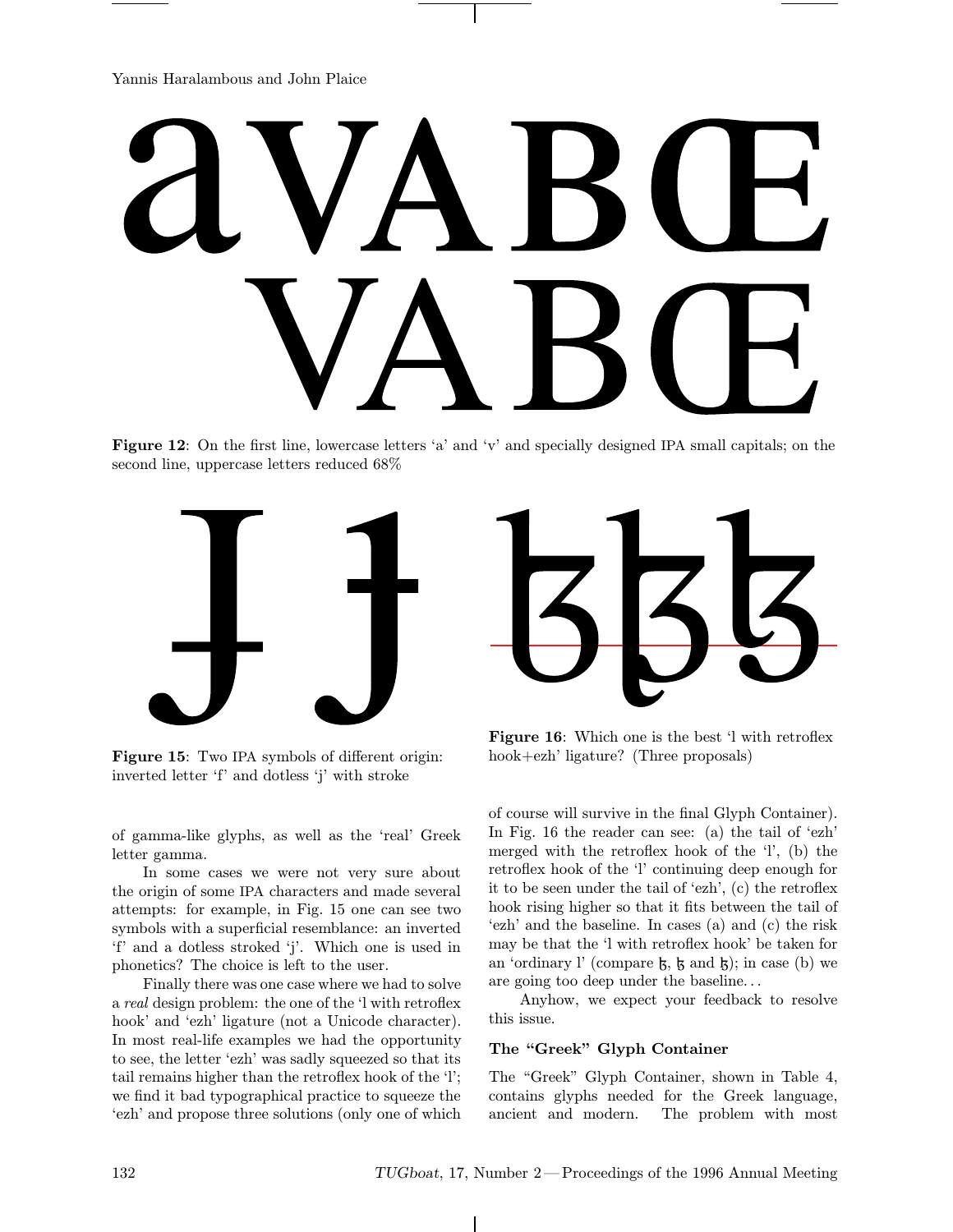# ΩTimes and ΩHelvetica Fonts Under Development: Step One



Figure 17: Two forms of Greek circumflex accent: the first used in modern Greek typesetting, the second one used in a number of scholarly typefaces

commercial Greek fonts is that they are either made for modern Greek use, or for ancient Greek use by non-Greek scholars. There is a third possibility: fonts made for ancient Greek use by Greek scholars.

In this Glyph Container we have tried to satisfy all three categories of users. Of course, this font can be used both for monotonic and polytonic text (there is a straight monotonic accent, while the acute one can be used as well). But we have gone even farther, by including two versions of the circumflex accent, shown in Fig. 17: the tilde-like one, used in Greece, and the cap-like one used in scholarly Western editions.<sup>3</sup>

Faithful to the first TUGboat paper by one of the authors (Haralambous and Thull, 1989), we have included the inverted iota with circumflex accent, found in certain 19th-century editions of modern Greek (see Fig. 18).

Version 1.0 of the Unicode standard contained uppercase versions of Greek numerals, just as roman numerals were provided in upper- and lowercase; in ISO 10646 these characters were removed, apparently by decision of the Greek delegation. We find this action absurd (there are many examples of uppercase numerals in literature) and have of course included the relevant glyphs in the Glyph Container.



Figure 18: The inverted 'iota with circumflex' (not a Unicode character) used in 19th-century modern Greek printing

Figure 20: The different variant forms of Greek letters: beta, theta, phi, rho, kappa

In fact, we have included all known variants of Greek numerals: stigma, digamma, qoppa and sampi (see Fig. 19, next page), and the upper and lower numeral signs.

Greek letters are also very common in mathematics and physics. Some variant forms are used for different purposes in these fields (rho with curved or straight tail, open/closed phi, open/closed theta, curly or straight kappa). To these we add a variant form used in regular text: the initial and medial beta  $(\beta \text{ vs. } 6)$ . All variant forms of lowercase letters are shown in Fig. 20.

There is also a variant form of the letter sigma: the so-called "lunate" sigma. This character is used in some scholarly editions to avoid the distinction between ordinary medial and final sigmas. In Fig. 21 we compare it with Latin letter 'c': the lowercase of lunate sigma has no bulb and the upper one, no serif

<sup>3</sup> This brings us to a nice typographical joke: the Greek "circumflex" accent is either "tilde"-like or "cap"-like, but never actually. . . "circumflex"-like!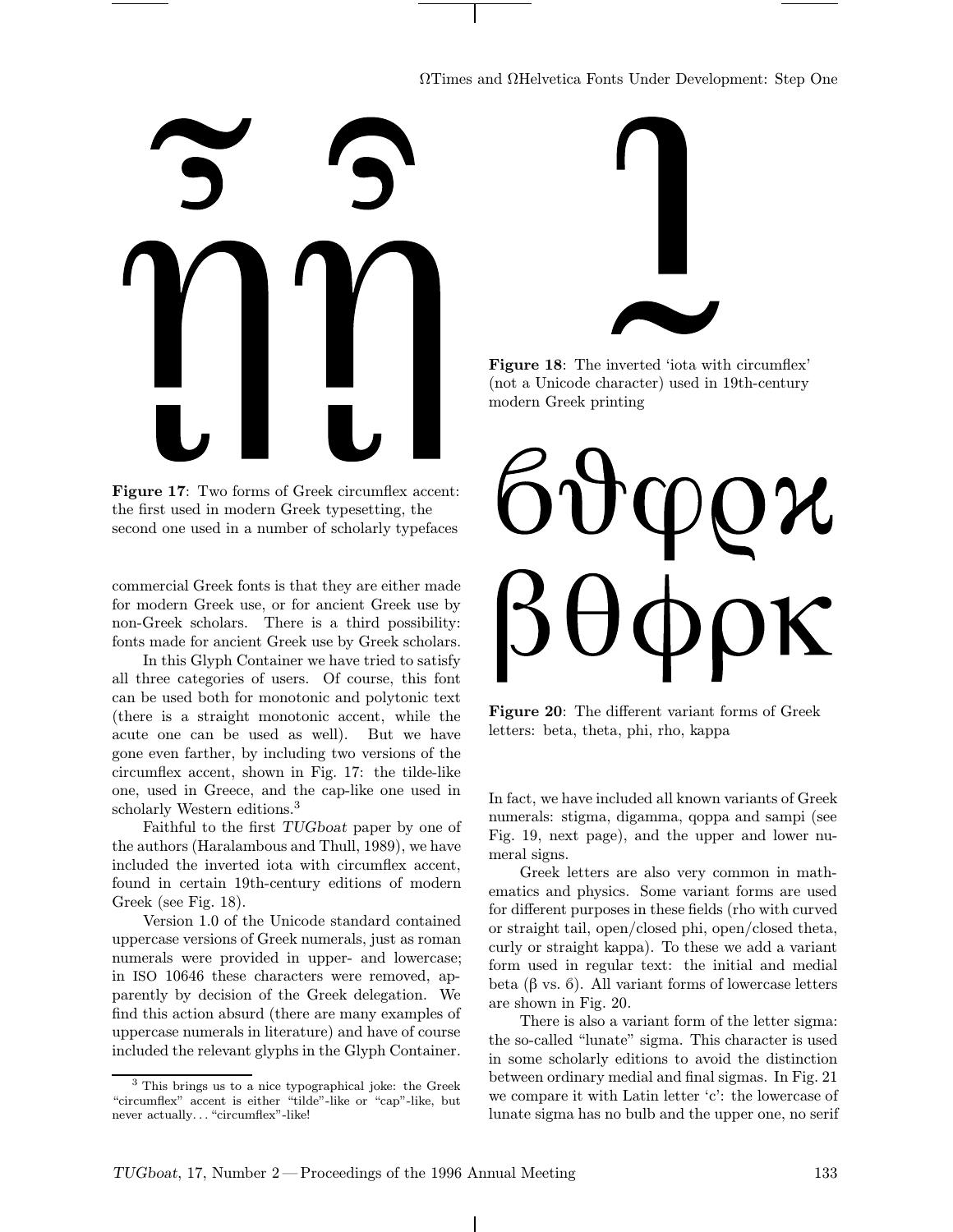

Figure 19: Collection of glyphs used for Greek numerals; on the first line: lowercase stigma, digamma (2 variants), qoppa (2 variants), sampi; on the second line: uppercase stigma, digamma, qoppa, sampi



Figure 21: The glyphs of Greek lunate sigma and Latin letter 'c' (in upper- and lowercase)

(and hence the Greek and Latin letters are identical in the Helvetica family).

The reader may ask why on positions 0x80– 0x8d and 0xa0–0xad of the Glyph Container table we have accented letters, while on positions 0x90– 0x9d there are only accents and no letters. The answer is very simple: accents on Greek letters sometimes change shape according to the width of the letter. Greek vowels can be roughly divided into three width classes: narrow ones (the iota), wide ones (the omega) and medium ones (all the remaining). On row 8 and a we have placed accents for narrow and wide letters, respectively; on row 9 we have placed the ordinary accents. And since rows 8 and a have been made for unique vowels, we have prefered to include complete accent+letter combinations (letters being aliases, of course) so that the virtual font doesn't need to make the construction.

The same reason justifies positions 0x5e and 0x5f: the dieresis (dialytika, in Greek) does not have the same width, depending on whether it is placed on an iota or an upsilon.

Finally, in the table there are also the specifically Greek guillemets (round ones), the upper dot, and the two forms of "subscript" iota: for lowercase letters (ypogegrammeni) and for uppercase ones (prosgegrammeni).

# The "Cyrillic" Glyph Container

The "Cyrillic" Glyph Container, shown in Table 5, contains glyphs needed for all languages using the Cyrillic alphabet, whether European or Asian. Characters for pre-Lenin Russian (fita, izhitsa, yat) have also been included, as well as "modernized" versions of Slavonic characters. As in the case of the Latin 'st', 'ct' ligatures, one may argue the necessity of modernizing Slavonic script, especially when it comes to drawing the Helvetica version. It happens that these characters have been included in Unicode (like the Coptic ones), and this is already reason enough to draw the font; it is up to the user to actually adopt the "modern" font, or use beautiful traditional Slavonic typefaces.

What was fascinating when designing Slavonic letters was their relation to Greek ones. In Fig. 22 we compare Slavonic and Greek Xi and Psi: at a first glance, Slavonic Xi bears a resemblance to Greek lowercase xi, it is quite surprising that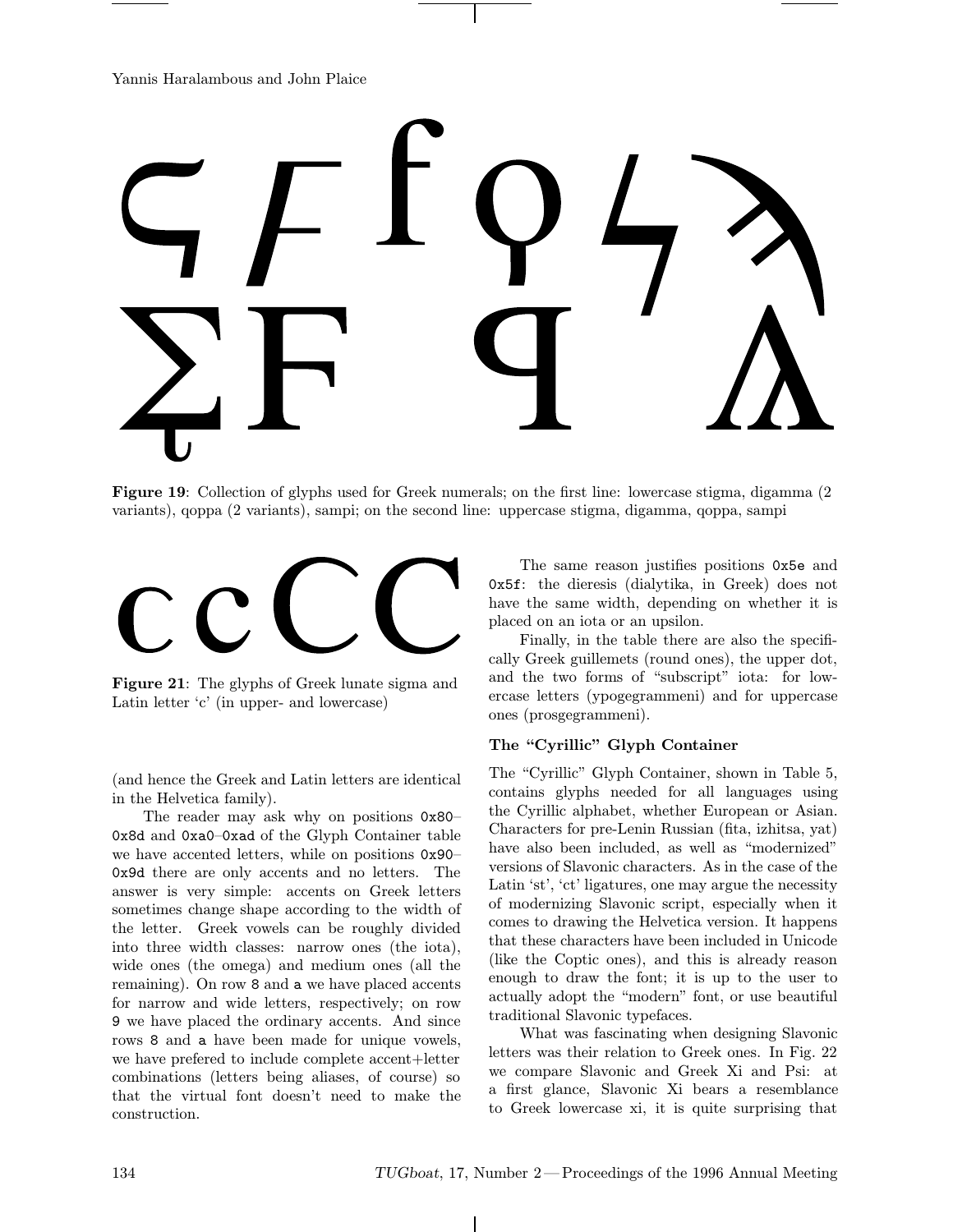

Figure 22: Comparing Slavonic letters Xi and Psi with the corresponding Greek ones

the Slavonic xi is reflected with respect to the Greek one. Uppercase Psi letters are identical, and lowercase Slavonic psi has a heavier stem (with serif, while Greek lowercase letters never have serifs). Uppercase Slavonic Omega  $\omega$  is a magnified lowercase omega (where we have placed a serif on the central stem). For the lower part of the Slavonic Yus  $\tilde{M}$  we have used an inverted Psi: this is a small designer's secret allowing better integration of the letter in the Times (resp. Helvetica) font family.

Another design initiative of ours was to use graphic elements from the Serbian letter  $\bar{b}$ , for the Asian Cyrillic  $\overline{b}$   $\overline{b}$ ,  $\overline{b}$ ,  $\overline{b}$ ,  $\overline{b}$ ,  $\overline{b}$ ,  $\overline{b}$ ,  $\overline{b}$ ,  $\overline{b}$ ,  $\overline{c}$  we expect user feedback to validate or deny this choice.

# The "Arabic" Glyph Container

The "Arabic" Glyph Container, shown in Tables 6– 8 contains the glyphs that are necessary to typeset in any language using the Arabic alphabet.<sup>4</sup> The design of these  $\Omega$  Arabic fonts doesn't actually have much in common the Times and Helvetica families; in fact, we have used popular modern designs, which can be used both for technical and literary text, and which allow easy readability in small sizes. Fat and thin stroke width, ascender height and descender depth have all been calculated with respect to the corresponding parameters of the Latin/Greek/Cyrillic fonts.

In Fig. 23 the reader can see the metrical relationship between the Latin, Arabic and Hebrew fonts: we want these characters to fit with one other,

so that multilingual texts using the three scripts will produce typographically acceptable results.

Concerning diacritics we have included all vowels, and combinations with shadda and hamza, as well as some special cases: madda, wesla, vertical fatha, vertical fatha + shadda, and other diacritics used in Arabic spellings of African languages, Kurdish, Baluchi, Kashmiri, Uigur and Kazakh.<sup>5</sup>

Esthetic Ligatures We have included a very small number of esthetic ligatures (fewer than 150): balike letters followed by a final noon-like, initial falike letters followed by a ya-like, an initial lammeem ligature, and the llah ligature with and without vertical fatha + shadda. We are not convinced that heavy ligaturing of these fonts, in the manner of traditional Naskhi fonts, would be esthetically judicious. Nevertheless, we are open to any suggestion on possible ligatures that might be added.

# The "Tifinagh" Glyph Container

The "Tifinagh" Glyph Container, shown in Tables 9 and 10, contains the glyphs needed for typesetting the Tamazight (alias Berber) language. A complete description of the Berber TEX system developed by Haralambous [2].

The glyphs shown on the tables warrant some explanation. Tifinagh script has always been written in a non-serif style. On table 9 we show a "Helvetica" version of the script, in the sense that everything has been done to bring these glyphs closer to the Latin/Cyrillic/Greek Helvetica types. This approach is quite safe, and—in all modesty the result should not surprise any speaker of Berber.

On the other hand, table 10 shows a 100% experimental font! The main idea was to say: "What would Tifinagh letters look like today if they had followed the same evolution as Latin ones?" See Fig. 24 for a closer comparison of some Tifinagh letters in both Helvetica and Times styles. Admittedly, the result seems weird, and a lot of corrections have to be made before these drawings actually can be called Tifinagh glyphs. . . Nevertheless, the Berber language is being typeset more and more in its traditional script, often together with other scripts. As a result, the problem of homogenization with Western typographical traditions must be faced; the style of the Times typeface is one of the first challenges.

<sup>4</sup> We have also included undotted versions of letters ba, fa, qaf, for typesetting of old manuscripts.

 $5$  We have not included diacritics used for the Qur'an, as we believe that these should be printed using very specific traditional typefaces; nevertheless, the diacritics provided are sufficient for excerpts from the Qur'an.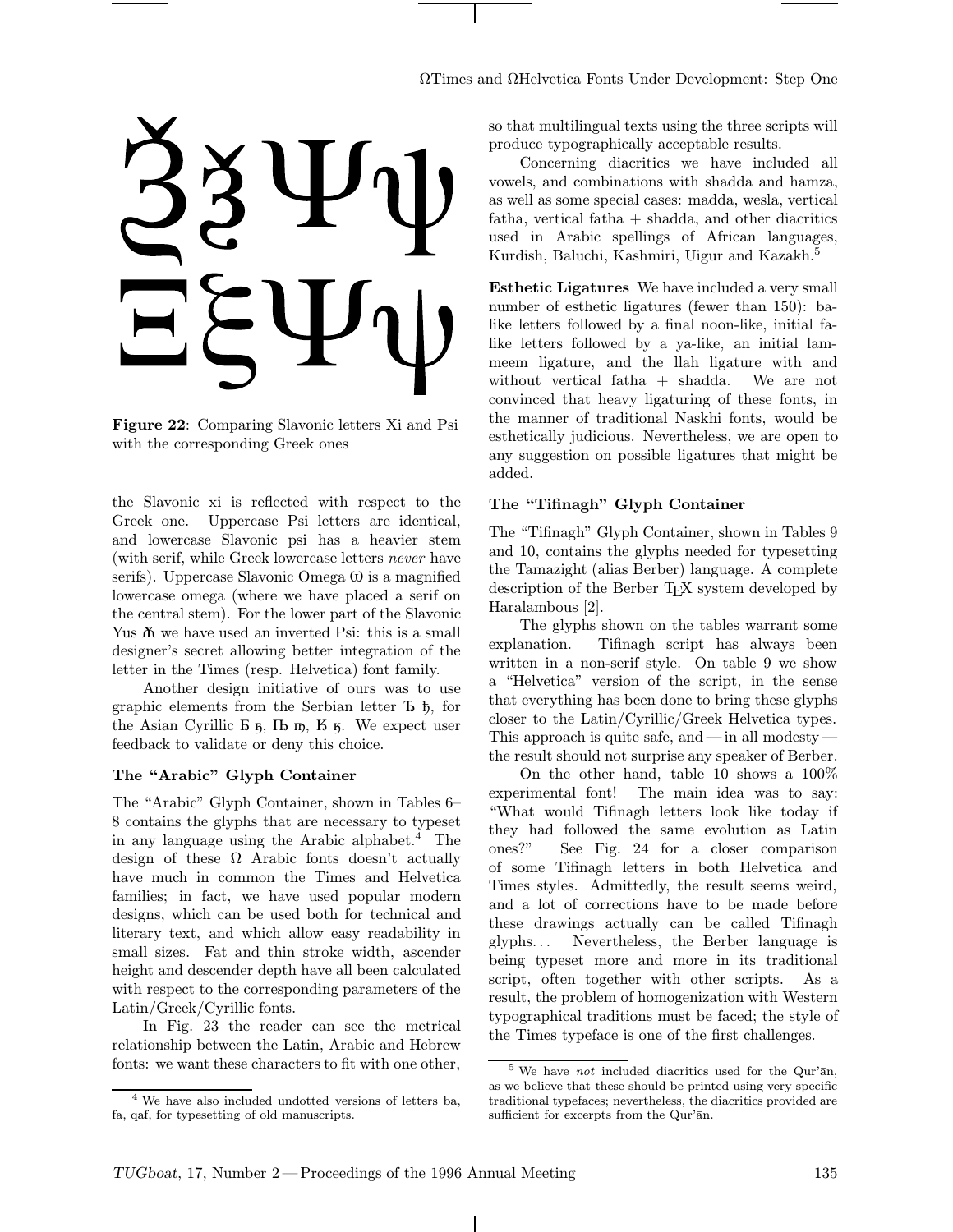

Figure 23: Capital height, x-height, baseline and descender depth of Latin, Arabic and Hebrew letters

Figure 24: On line 1: Tifinagh letters in Helvetica style, with shapes identical to Greek and Latin ones; on line 2: idem. but shapes become stranger; on lines 3 and 4: the same letters, in Times style, using "evolutional logic"

# The "Hebrew" Glyph Container

The "Hebrew" Glyph Container, shown in Table 11, contains the glyphs needed for Hebrew, Yiddish (both in the Russian or American YIVO spelling) and Ladino. The font design is based on a very popular in Israel— modern Hebrew typeface. Once again we have adapted the stroke widths and character dimensions of Latin/Greek/Cyrillic glyphs. In Fig. 23, the reader can compare the size

and weight of Hebrew letters with those of Latin and Arabic.<sup>6</sup>

We have not included Masoretic signs in the font, because we believe that the Bible should be typeset in traditional "square" fonts. Nevertheless, we have included letters with dagesh which appear only in a few isolated positions in the Bible, as well as the inverted nun. We have also included two

<sup>6</sup> It should be noted that the height of Hebrew letters is exactly equal to the half distance between that of upper- and lowercase Latin letters.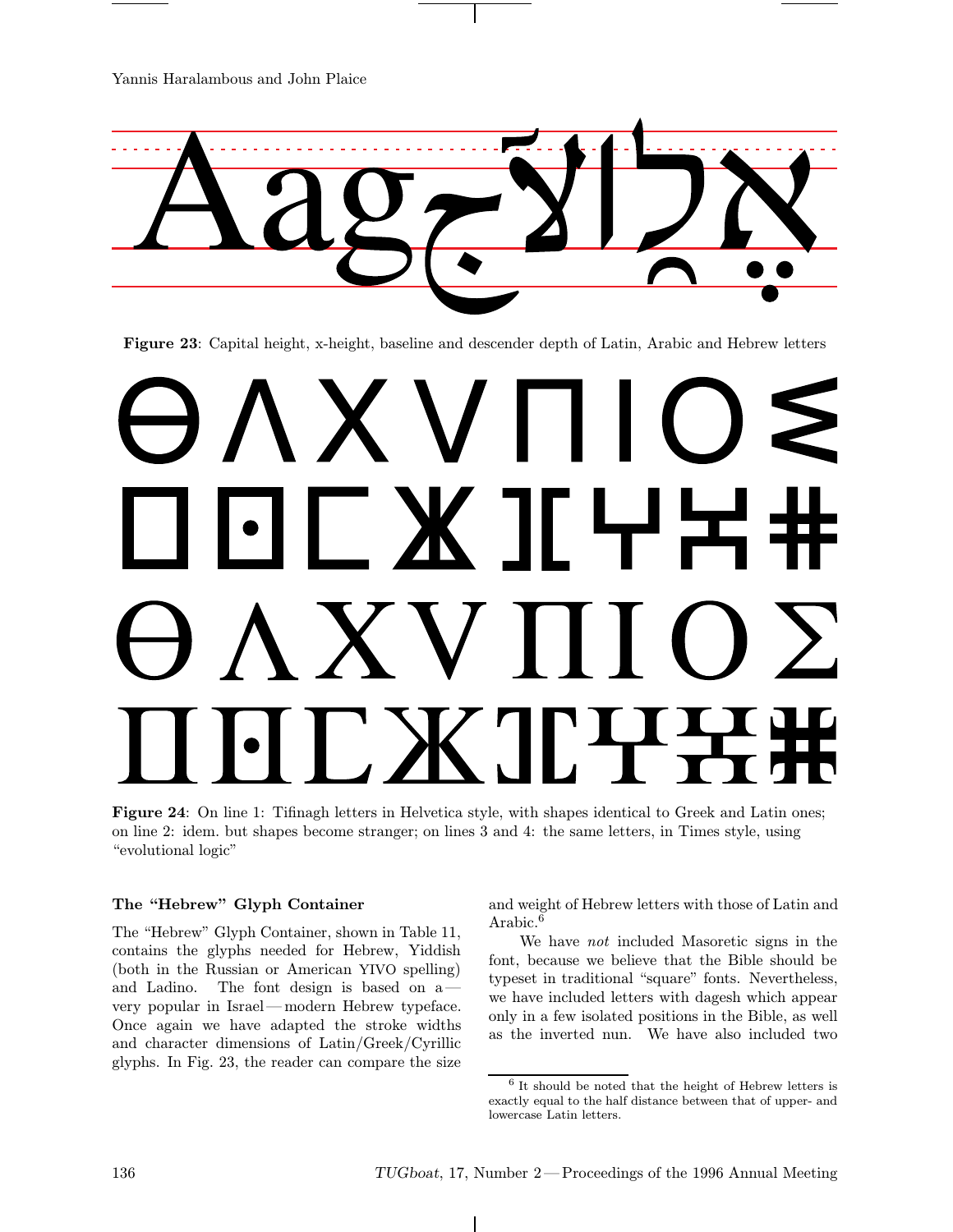different forms of the lamed-aleph ligature (with and without left stroke), used in older texts.

# References

- [1] Haralambous, Yannis and Klaus Thull. "Typesetting modern Greek with 128-character codes." TUGboat 10,3 (1989), pages 354— 359.
- [2] Haralambous, Yannis.  $Un$  système TEX  $berb\`ere.$  Actes de la table ronde internationale pPhonologie et notation usuelle dans le domaine berbère». Paris: Institut National des Langues et Civilisations Orientales, 1993. [Forthcoming in the Cahiers GUTenberg thematic issue on Semitic scripts.]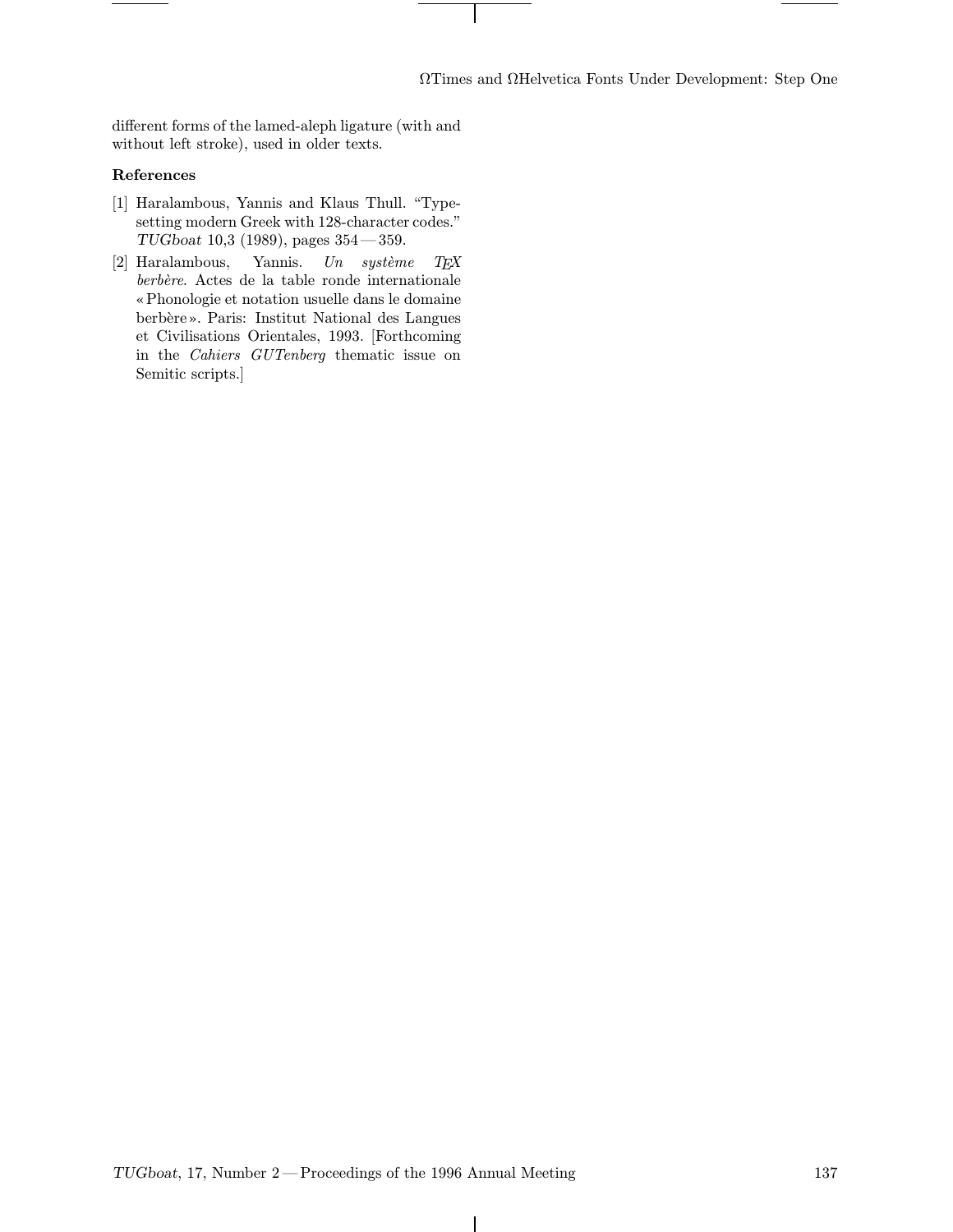$\overline{\phantom{a}}$ 

|                    | "x0                       | "x1                                        | "x2"                     | "x3"                                  | "x4                           | "x5                          | "x6                            | "x7                      |
|--------------------|---------------------------|--------------------------------------------|--------------------------|---------------------------------------|-------------------------------|------------------------------|--------------------------------|--------------------------|
| "2x                |                           | I                                          | $\pmb{\mathsf{H}}$       | #                                     | $\boldsymbol{\mathsf{S}}$     | $\%$                         | $\&$                           | $\pmb{\mathsf{I}}$       |
|                    |                           |                                            | $\ast$                   | $+$                                   | $\pmb{\mathfrak{y}}$          | $\qquad \qquad \blacksquare$ | $\bullet$                      | $\overline{1}$           |
| "3x                | $\boldsymbol{0}$          | $\mathbf{1}$                               | $\overline{2}$           | 3                                     | $\overline{4}$                | 5                            | 6                              | $\overline{7}$           |
|                    | 8                         | 9                                          | $\ddot{\cdot}$           | $\bullet$<br>$\overline{\phantom{a}}$ | $\,<$                         | $=$                          | $\rm{>}$                       | $\overline{\mathcal{L}}$ |
| "4x                | $\bm{\varpi}$             | $\odot$                                    | $\circledcirc$           | $^{\circledR}$                        | $^{\circledR}$                | $\phi$                       | $\pounds$                      | $\alpha$                 |
|                    | $\S$                      | $\mathbb{I}$                               | ł                        | $\overline{\mathbf{o}}$               | $\underline{\mathbf{a}}$      | ┑                            | $\dagger$                      | $\ddagger$               |
| "5x                | $\%o$                     | $\%$ oo                                    | $\mathbf{r}$             | $\bar{\mathbf{v}}$                    | Λ                             | $\lambda$                    | $**$                           | $\blacksquare$           |
|                    | $\llbracket$              | $\mathbb{I}$                               | e                        |                                       |                               | 1                            | Λ                              |                          |
| "6x                |                           | $\mathcal{S}$                              | ፠                        |                                       |                               | $\Box$                       |                                | $\dot{\iota}$            |
|                    | $\zeta$                   | $\overline{\phantom{a}}$                   | $\bar{\epsilon}$         | $\bullet$                             | $\mbox{\bf 6}$ $\mbox{\bf 6}$ | ,,                           | $\pmb{\epsilon}\pmb{\epsilon}$ | ,,                       |
| "7x                | $\prec\!\!\prec$          | $\gg$                                      | $\langle$                | $\!\!>$                               |                               |                              | $\circ$                        | $\bullet$                |
|                    | $\blacktriangleright$     | $\setminus$                                | $N_2$                    |                                       | I                             |                              | $\thicksim$                    |                          |
| "8x                | ¥                         | $\rm E$                                    | $\not\!\!\!D$            | $\mathbf{C}$                          | $\mathbf F$                   | $\mathbf f$                  | m                              | Ħ                        |
|                    |                           |                                            |                          |                                       |                               |                              |                                |                          |
|                    | $\mathbf{P}$              | ₩                                          | $\pmb{\Phi}$             | Ìδ                                    | $\bf R$                       | Ř                            | $\rm \vec{V}$                  | ₿                        |
| $"9x$              | $\boldsymbol{\mathrm{H}}$ | $\mathbf{P}$                               |                          |                                       |                               |                              |                                |                          |
|                    |                           |                                            |                          |                                       |                               |                              |                                |                          |
| $"Ax"$             | $\overline{\phantom{0}}$  | $\overline{\phantom{a}}$                   | $\hat{\phantom{a}}$      | $\tilde{\phantom{a}}$                 | $\overline{\phantom{0}}$      |                              | $\check{ }$                    | $\bullet$                |
|                    | $\ddotsc$                 | $\pmb{\gamma}$                             | $\circ$                  | $\overline{\phantom{a}}$              | $\checkmark$                  | $\pmb{\mathsf{v}}$           | $\mathbf{H}$                   | $\checkmark$             |
| $^{\sf n}{\rm Bx}$ | ڡ                         | $\widehat{\phantom{m}}$                    | $\boldsymbol{\varsigma}$ | $\mathbf{z}$                          | $\mathsf{c}$                  | $\bullet$                    |                                |                          |
|                    |                           |                                            | F                        | $\bullet$                             |                               |                              |                                |                          |
|                    |                           | Н                                          |                          |                                       | $\mathsf c$                   | T                            | T.                             | $\ddot{}$                |
| $"{\rm Cx}$        |                           | $\mathbf{J}% _{0}\left( \mathbf{M}\right)$ | $\mathsf{L}$             | $\bullet$                             | $\bullet$ $\bullet$           | $\circ$                      | $\overline{ }$                 | 5                        |
|                    | $\mathbf c$               |                                            | Ξ                        | ω                                     | v                             |                              | $\checkmark$                   | $\overline{\phantom{0}}$ |
| $"$ Dx $\:$        |                           |                                            |                          |                                       | $\tilde{\phantom{a}}$         |                              |                                | ╱                        |
|                    | $\overline{\phantom{a}}$  | $\mathsf{c}$                               | ц                        | д.                                    | $\boldsymbol{\gamma}$         | ×                            | $\mathbf S$                    | $=$                      |
| $^{\sf n}{\rm Ex}$ | ⌒                         |                                            |                          |                                       |                               |                              |                                |                          |
|                    | "x8                       | $\overline{\mathbf{u}}_x$ 9                | $^{\rm H}$ xA            | "xB                                   | "xC                           | $\overline{\mathbf{u}}$ xD   | "xE                            | "xF                      |

 $\overline{\phantom{0}}$ 

 $\top$ 

Table 1: Tentative OmegaTimesCommon Glyph Container Table (June 10, 1996).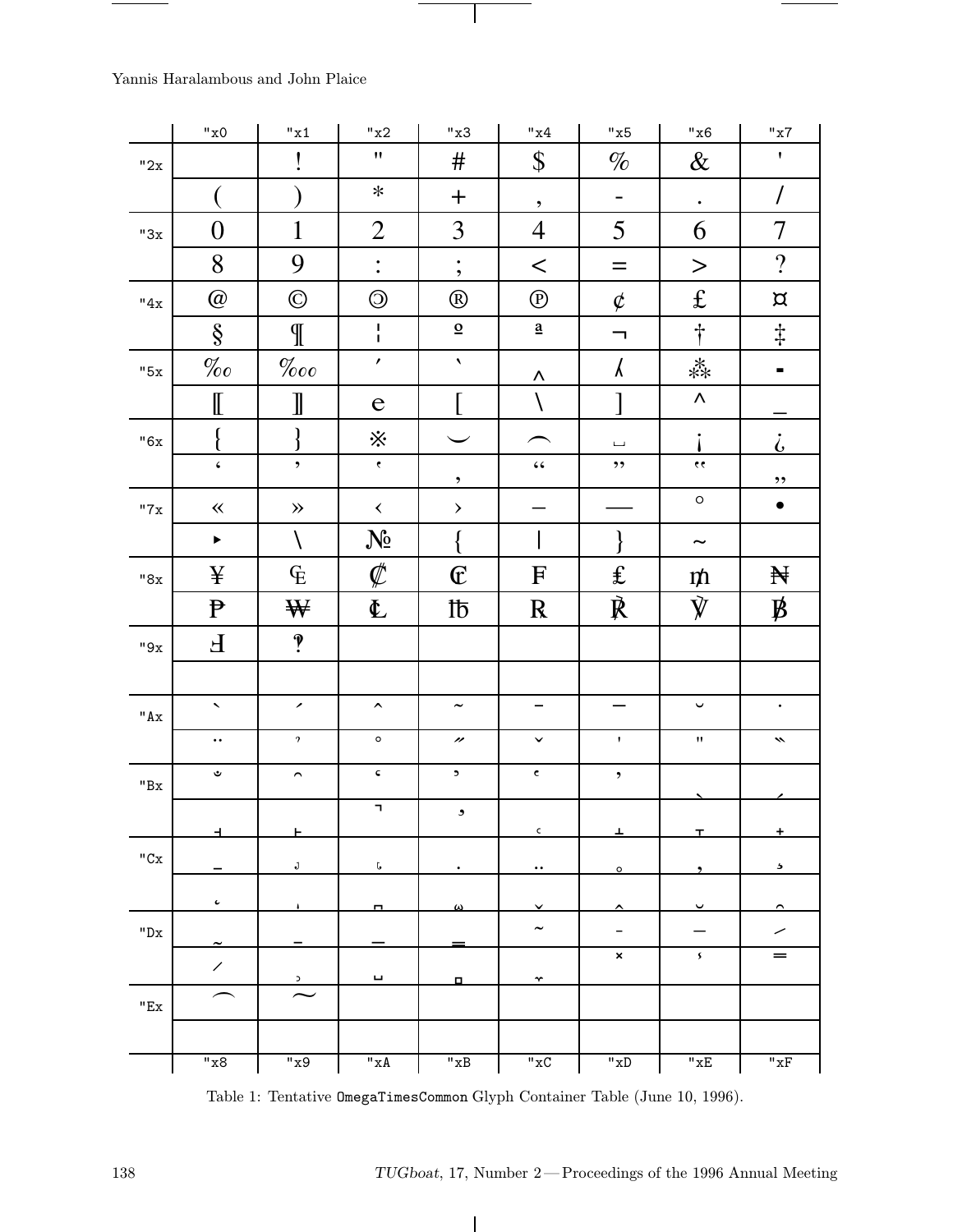|                    | "x0                       | "x1                                          | "x2"                                       | "x3                       | "x4"                      | "x5                     | "x6                      | "x7                         |
|--------------------|---------------------------|----------------------------------------------|--------------------------------------------|---------------------------|---------------------------|-------------------------|--------------------------|-----------------------------|
| "2x                |                           | Æ                                            | Đ                                          | Ø                         | Þ                         | Ą                       | $\beta$                  | Ę                           |
|                    | Ħ                         | Į                                            | $\mathbf{1}$                               | $\mathbf{I}$              | Ł                         | Ŋ                       | Œ                        | $\mathbf T$                 |
| "3x                |                           | æ                                            | $\eth$                                     | Ø                         | þ                         | ą                       | đ                        | ${\mathsf e}$               |
|                    | ħ                         | $\mathfrak{i}$                               | $\mathbf{1}$                               | ij                        | $\mathbf{1}$              | ŋ                       | œ                        | $\mathfrak{t}$              |
| "4x                | Ų                         | A                                            | B                                          | $\mathsf{C}$              | $\mathbf D$               | E                       | $\mathbf{F}$             | G                           |
|                    | H                         | $\mathbf I$                                  | ${\bf J}$                                  | K                         | L                         | M                       | N                        | $\mathbf O$                 |
| "5x                | $\mathbf P$               | Q                                            | R                                          | S                         | $\boldsymbol{\mathrm{T}}$ | U                       | $\mathbf V$              | W                           |
|                    | X                         | Y                                            | Z                                          | ${\bf K}$                 | $\rm O^{\rm o}$           | $U^{\prime}$            | K                        |                             |
| "6x                | ų                         | $\mathbf{a}$                                 | $\mathbf b$                                | $\mathbf{C}$              | d                         | e                       | f                        | $\mathbf{g}$                |
|                    | $\boldsymbol{h}$          | $\mathbf{i}$                                 | $\dot{j}$                                  | $\mathbf{k}$              | $\mathbf{l}$              | m                       | $\mathbf n$              | $\mathbf O$                 |
| "7x                | $\mathbf{p}$              | q                                            | $\mathbf r$                                | ${\bf S}$                 | $\mathbf t$               | $\mathbf{u}$            | $\bf V$                  | W                           |
|                    | $\mathbf X$               | y                                            | Z                                          | $\int$                    | $\mathbf{O}^{\bullet}$    | $u^{\bullet}$           | $\mathbf{k}$             |                             |
| $"8x$              | $\mathbf B$               | Б                                            | $\mathbf b$                                | $\bigcirc$                | $\mathbf{C}^{\mathsf{c}}$ | D                       | Б                        | $\Sigma$                    |
|                    | $\overline{\mathrm{H}}$   | $\Theta$                                     | $\mathcal{E}$                              | $\bm{\mathrm{F}}$         | $\mathrm G$               | $\boldsymbol{\gamma}$   | $\mathbf{b}$             | $\mathbf{I}$                |
| $"9x$              | K                         | $\mathbf{1}$                                 | U                                          | ${\bf N}$                 | $\eta$                    | $\Theta$                | Οl                       | $\mathbf P$                 |
|                    | $\mathbf{S}$              | $\sum$                                       | $\overline{\mathcal{L}}$                   | $\boldsymbol{T}$          | $\overline{\mathfrak{l}}$ | $\mathcal{Q}$           | $\mathbf U$              | $\Upsilon$                  |
| $"Ax"$             | $\mathfrak b$             | $\bf{b}$                                     | $\mathfrak b$                              | $\mathcal{O}$             | $\mathbf{C}^{\mathbf{C}}$ | $\mathbf{d}$            | $\overline{d}$           | $\overline{Q}$              |
|                    | 3                         | $\Theta$                                     | $\epsilon$                                 | $\mathbf f$               | $\int$                    | $\mathbf{Y}$            | l                        | $\mathbf{i}$                |
| $^{\sf H}{\rm Bx}$ | $\boldsymbol{\mathsf{K}}$ | λ                                            | $\mathbf{u}$                               | $\mathbf{r}$              | $\overline{\mathbf{R}}$   | $\Theta$                | $\Omega$                 | $\boldsymbol{\mathfrak{h}}$ |
|                    | S                         | $\mathbf{r}$                                 | $\mathfrak{t}$                             | $\mathbf{f}$              | $\ddot{\bullet}$          | IJ                      | υ                        | У                           |
| $"{\rm Cx}$        | $\boldsymbol{Z}$          | 3                                            | $\mathcal{L}% _{G}^{(n)}(\mathbb{R}^{2n})$ | $\mathbf{z}$              | 5                         | $\mathfrak{b}$          | $\pm$                    | G                           |
|                    | $\boldsymbol{\omega}$     |                                              |                                            |                           | ff                        | $\mathbf f$             | fl                       | ffi                         |
| $"Dx$              | ffl                       | $\mathop{\mathrm{f\mskip-4mu l}}\nolimits_1$ | ffį                                        | $\mathbf f$               | fft                       | fj                      | ffj                      | fij                         |
|                    | ffij                      | $\prod$                                      | $\int$                                     | $\prod$                   | $\int \int$               | $\mathbf{m}$            | st                       | $\partial t$                |
| $"Ex$              | Z                         | 3                                            | $\overline{3}$                             | $\mathfrak{Z}$            | $\overline{5}$            | $\boldsymbol{p}$        | $\overline{\phantom{a}}$ | $\underline{\underline{g}}$ |
|                    | $\overline{\phantom{0}}$  | $\overline{\phantom{a}}$                     | $\hat{\phantom{a}}$                        | $\thicksim$               |                           | $\checkmark$            | $\bullet$                | $\ddot{\phantom{0}}$        |
| $"Fx$              | $\boldsymbol{\gamma}$     | $\circ$                                      | $\overline{\phantom{a}}$                   | $\checkmark$              | $\overline{\phantom{a}}$  | $\widehat{\phantom{a}}$ |                          | $\bullet$                   |
|                    | $\pmb{\times}$            |                                              | $\boldsymbol{\mathcal{R}}$                 | $\widetilde{\phantom{a}}$ | ى                         | ১                       | $\overline{3}$           | $\mathtt{\widetilde{c}}$    |
|                    | $\overline{8x}$ "         | "x9                                          | $\overline{\phantom{a}''xA}$               | "xB                       | "xC                       | $\overline{\text{w}}$   | "xE                      | "xF                         |

 $\Omega \text{Times}$  and  $\Omega \text{Helvetica}$  Fonts Under Development: Step One

Table 2: Tentative OmegaTimesLatin Glyph Container Table (June 10, 1996).

 $\overline{\phantom{a}}$ 

 $TUGboat$ , 17, Number 2—Proceedings of the 1996 Annual Meeting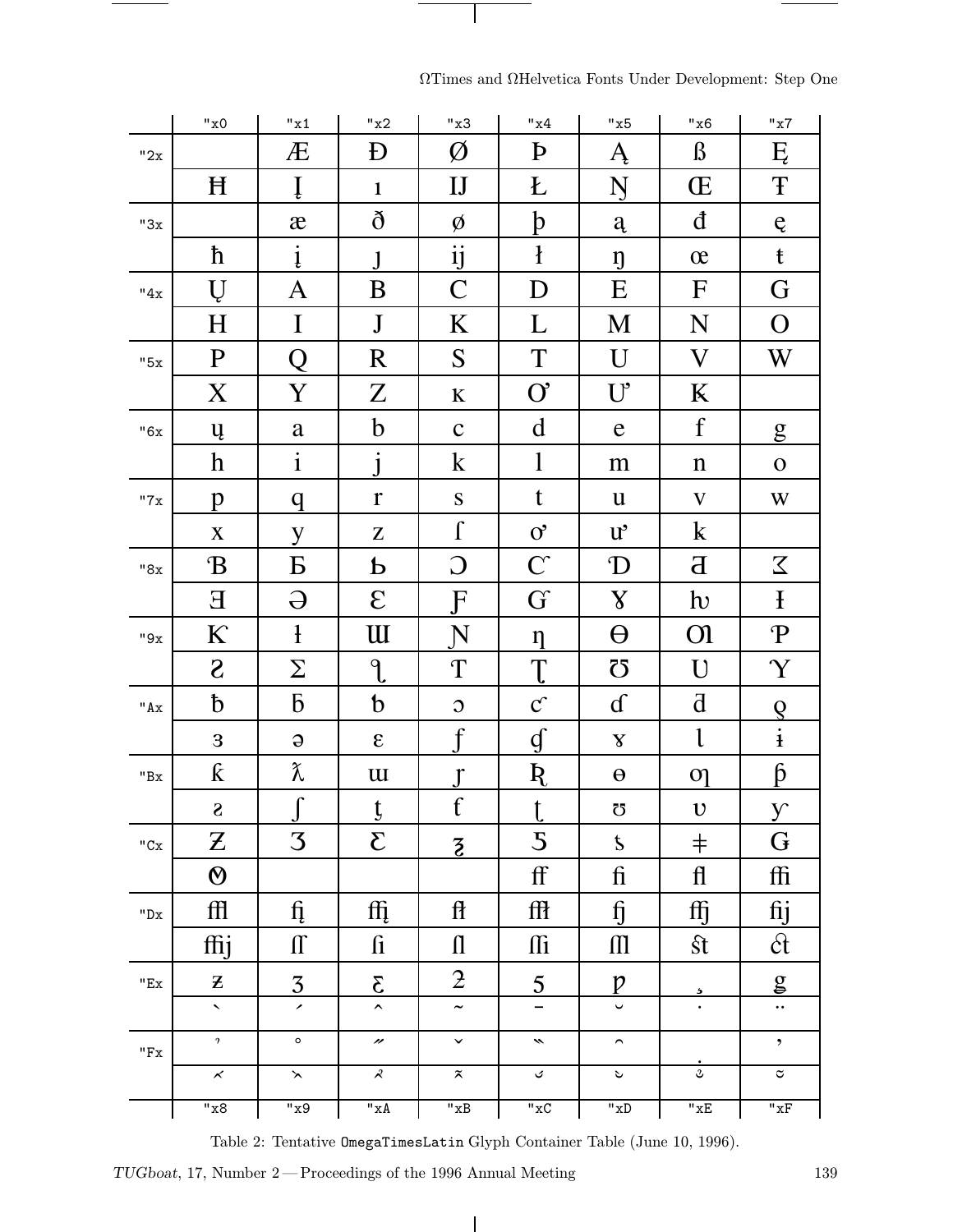|                    | "x0                      | "x1                       | "x2"                                  | "x3                                                                                                              | "x4"                                     | "x5               | "x6                                                                       | "x7                        |
|--------------------|--------------------------|---------------------------|---------------------------------------|------------------------------------------------------------------------------------------------------------------|------------------------------------------|-------------------|---------------------------------------------------------------------------|----------------------------|
| "2x                | $\alpha$                 | $\mathbf D$               | $\mathbf{g}$                          | $\mathfrak{a}^{\mathfrak{b}}$                                                                                    | 6                                        | $\mathbf b$       | $\mathfrak b$                                                             | $\mathbf b$                |
|                    | þ                        | $\beta$                   | $\mathbf C$                           | $\mathfrak{I}^{\mathfrak{t}}$                                                                                    | $\boldsymbol{C}$                         | Ç                 | $\cancel{c}$                                                              | $\boldsymbol{\mathcal{G}}$ |
| "3x                | d                        | $\underline{d}$           | đ                                     | $\mathfrak{a}$                                                                                                   | d3                                       | $\delta$          | dz                                                                        | dz                         |
|                    | đ                        | $\mathbf d$               | $\boldsymbol{d}$                      | $\eth$                                                                                                           | $\Theta$                                 | $\mathbf{\Theta}$ | $\mathcal{D}^{\cdot}$                                                     | ę                          |
| "4x                | $\boldsymbol{\epsilon}$  | $\mathbf A$               | $\, {\bf B}$                          | $\mathbf{3}$                                                                                                     | $\mathbf D$                              | ${\bf E}$         | $\mathbf F$                                                               | G                          |
|                    | H                        | $\mathbf I$               | $\mathbf J$                           | $\bf K$                                                                                                          | L                                        | M                 | ${\bf N}$                                                                 | Œ                          |
| "5x                | ${\bf P}$                | Q                         | $\bf R$                               | $3^{\circ}$                                                                                                      | $\mathbf T$                              | ${\bf U}$         | $\mathbf{E}^{\mathbf{G}}$                                                 | $\mathbf{f}$               |
|                    | $\mathbf{f}$             | Y                         | $\Phi$                                | $\phi$                                                                                                           | $\phi$                                   | φ                 | $\phi$                                                                    | $\mathbf{J}$               |
| "6x                | $\mathbf f$              | $\mathbf{a}$              | $\mathbf b$                           | $\mathbf C$                                                                                                      | d                                        | e                 | $\mathbf f$                                                               | $\underline{g}$            |
|                    | $\boldsymbol{h}$         | $\mathbf{i}$              | $\dot{\mathbf{j}}$                    | $\mathbf{k}$                                                                                                     | $\mathbf{l}$                             | m                 | $\mathbf n$                                                               | $\mathbf 0$                |
| "7x                | p                        | q                         | $\mathbf r$                           | ${\bf S}$                                                                                                        | t                                        | $\mathbf u$       | $\bf V$                                                                   | W                          |
|                    | $\mathbf X$              | y                         | Z                                     | $\mathbf g$                                                                                                      | $\mathbf{Y}$                             | $\gamma$          | $\mathbf{Y}$                                                              |                            |
| "8x                | $\boldsymbol{\vartheta}$ | $\omega$                  | $\mathbf{f}$                          | $\mathbf{g}$                                                                                                     | $\mathfrak{g}$                           | ħ                 | $\mathbf{h}$                                                              | y                          |
|                    | $\mathfrak h$            | Ų                         | $\underline{h}$                       | $\mathfrak{h}% _{T}=\mathfrak{h}_{T}\!\left( a,b\right) ,\mathfrak{h}_{T}=\mathfrak{h}_{T}\!\left( a,b\right) ,$ | $\mathbf{b}$                             | $\mathbf{i}$      | $\iota$                                                                   | $\mathbf{H}$               |
| $"9x$              | $\mathbf{f}$             | 1                         | $\dot{j}$                             | $\mathbf{j}$                                                                                                     | $\mathbf{N}$                             | $\mathbf K$       | $\mathrm{k}$                                                              | $\mathbf{1}$               |
|                    |                          | $\Lambda$                 | $\boldsymbol{\mathfrak{h}}$           | $\mathfrak l$                                                                                                    | $\mathfrak{t}$                           | $\beta$           | $\chi$                                                                    | $\frac{1}{2}$              |
| $"Ax"$             | $\mathbf T$              | $\mathbf{f}$              | ļ                                     | $\mathbf{1}$                                                                                                     | λ                                        | $\lambda$         | m                                                                         | $\mathbf{u}$               |
|                    | $\mathbf{u}$             | $\ln$                     | $\eta$                                | $\mathfrak p$                                                                                                    | ŋ                                        | $\mathfrak{p}$    | $\mathfrak{g}$                                                            | $\eta$                     |
| $^{\sf H}{\rm Bx}$ | ŋ                        | $\eta$                    | n                                     | O <sup>2</sup>                                                                                                   | $\overline{Q}$                           | Q                 | $\mathbf{p}$                                                              | þ                          |
|                    | $\mathbf{\hat{p}}$       | $\overline{\mathbf{b}}$   | $\mathbf{p}$                          | $\int$                                                                                                           | q                                        | r                 | $\mathbf{J}% _{0}=\mathbf{J}_{\mathrm{CL}}\times\mathbf{M}_{\mathrm{CL}}$ | ${\bf R}$                  |
| $"{\rm Cx}$        |                          | $\mathbf I$               | $\mathfrak l$                         |                                                                                                                  |                                          |                   | $\pmb{\Gamma}$                                                            | Ş                          |
|                    |                          | $\overline{\mathfrak{c}}$ | $\mathbf{I}$                          | d                                                                                                                | ${\bf S}$                                | $\sigma$          | t                                                                         | $\mathfrak{t}$             |
| "Dx                | ŧ                        | $\Theta$                  | ts                                    | tf                                                                                                               | ļ                                        | tç                | $\theta$                                                                  | $\mathbf H$                |
|                    | $\Omega$                 | ø                         | $\mathbf H$                           | $\upsilon$                                                                                                       | $\Lambda$                                | $\mathbf{v}$      | $\Lambda\!\Lambda$                                                        | $\omega$                   |
| $"Ex$              | $\omega$                 | $\chi$                    | $\mathbf{X}_{\!\scriptscriptstyle 0}$ | $Z_{\!\scriptscriptstyle L}$                                                                                     | 3                                        | $\boldsymbol{z}$  | $\overline{\mathbf{3}}$                                                   | $\boldsymbol{Z}$           |
|                    | $\overline{3}$           | $\zeta$                   | $\mathbf{c}$                          | $\varsigma$                                                                                                      | $\overline{5}$                           | $\mathbf Q$       | $\mathfrak{S}$                                                            | $\odot$                    |
| "Fx                | $\mbox{\bf 3}$           | $\omega$                  | $\Omega$                              | $\mathbf{C}$                                                                                                     | $\varsigma$                              | $\mathfrak{Z}$    | $\infty$                                                                  | $\overline{\mathfrak{b}}$  |
|                    | ķ                        |                           |                                       |                                                                                                                  |                                          |                   |                                                                           |                            |
|                    | "x8                      | $\overline{9x}$           | Ax''                                  | "xB                                                                                                              | $\overline{\text{H}_{\text{X}}\text{C}}$ | $"xD$             | "xE                                                                       | "xF                        |

 $\overline{\phantom{a}}$ 

 $\top$ 

Table 3: Tentative OmegaTimesIPA Glyph Container Table (June 10, 1996).

 $\overline{\phantom{a}}$ 

 $TUGboat,$  17, Number 2—Proceedings of the 1996 Annual Meeting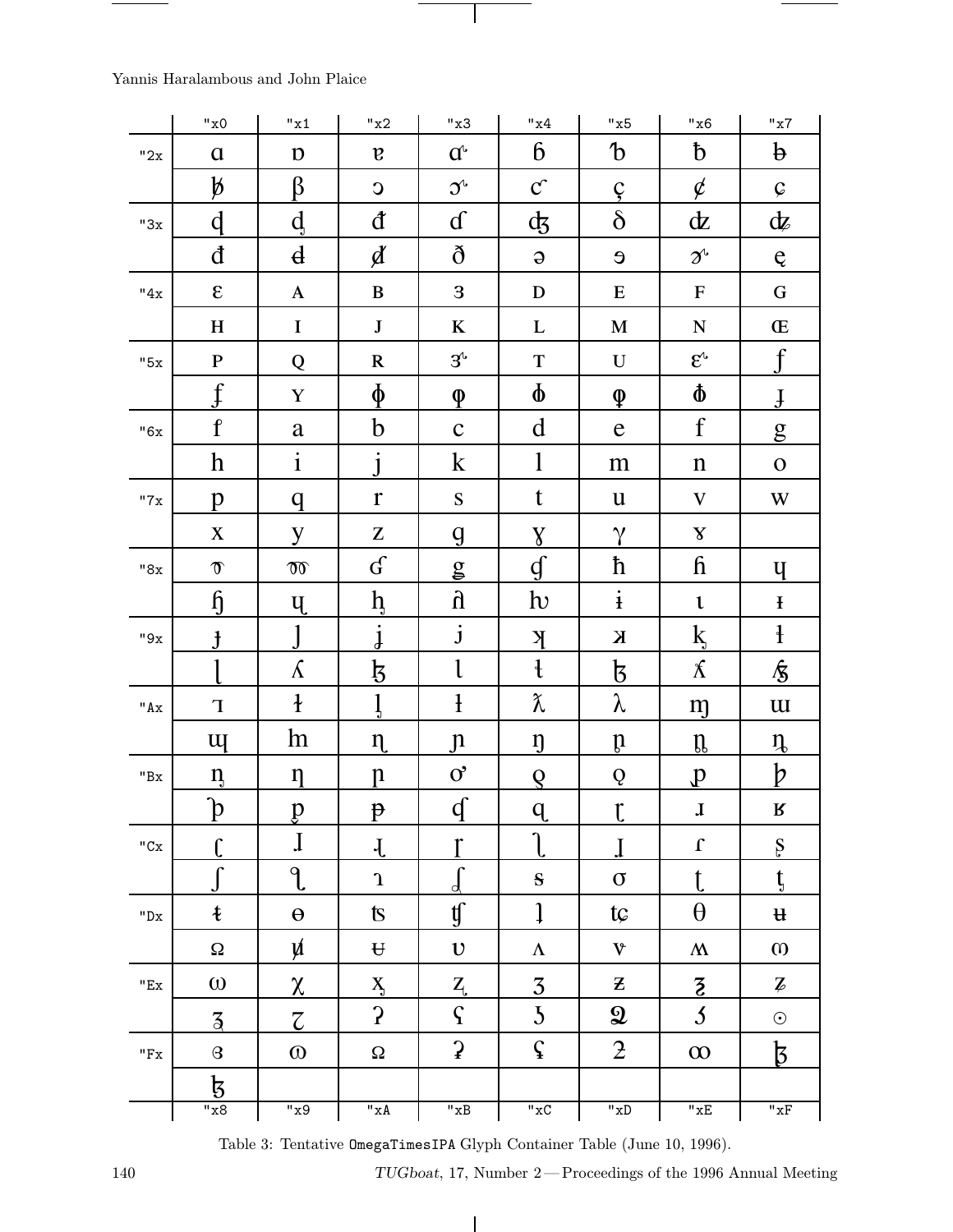$\Omega \text{Times}$  and  $\Omega \text{Helvetica}$  Fonts Under Development: Step One

|        | "x0                           | "x1                                 | "x2"                        | "x3                                          | "x4"                                     | "x5                       | "x6                 | "x7                               |
|--------|-------------------------------|-------------------------------------|-----------------------------|----------------------------------------------|------------------------------------------|---------------------------|---------------------|-----------------------------------|
| "3x    | $\Upsilon$                    | $6\overline{6}$                     | $\vartheta$                 | $\varphi$                                    | Q                                        | $\boldsymbol{\varkappa}$  | $\mathbf C$         | $\boldsymbol{\overline{\omega}}$  |
|        | $\mathfrak{1}$                | $\overline{Q}$                      |                             | $\bullet$                                    | $\alpha$                                 | $\mathfrak{D}$            |                     | $\mathbf I$                       |
| "4x    |                               | A                                   | B                           | $\mathsf{C}$                                 | Δ                                        | E                         | Ф                   | $\Gamma$                          |
|        | H                             | I                                   | $\Theta$                    | K                                            | $\Lambda$                                | M                         | $\mathbf N$         | O                                 |
| "5x    | $\prod$                       | X                                   | $\mathbf{P}$                | Σ                                            | T                                        | $\Upsilon$                | $\boldsymbol{F}$    | Ω                                 |
|        | $\Xi$                         | Ψ                                   | $Z_{\rm}$                   | $\Sigma$                                     | $\mathbf{q}$                             | $\Lambda$                 | Ï                   | $\ddot{\Upsilon}$                 |
| "6x    |                               | $\alpha$                            | $\beta$                     | $\varsigma$                                  | $\delta$                                 | $\mathbf{g}$              | φ                   | $\gamma$                          |
|        | $\eta$                        | $\mathbf{L}$                        | $\theta$                    | $\kappa$                                     | $\lambda$                                | $\mu$                     | $\mathbf{V}$        | $\overline{O}$                    |
| "7x    | $\pi$                         | $\chi$                              | $\rho$                      | $\sigma$                                     | $\tau$                                   | $\upsilon$                | F                   | $\omega$                          |
|        | $\boldsymbol{\xi}$            | $\psi$                              | $\boldsymbol{\zeta}$        | ς                                            | $\frac{1}{7}$                            | $\lambda$                 | $\mathbf f$         |                                   |
| "8x    | $\mathsf{c}$<br>$\mathbf{L}$  | $\mathbf{i}$                        | $\mathbf v$<br>$\mathbf{L}$ | ί                                            | $\tilde{\textbf{t}}$                     | $\hat{\textbf{t}}$        | $\mathbf{C}$        | $\epsilon$<br>$\ddot{\mathbf{L}}$ |
|        | $\overline{\tilde{\epsilon}}$ | $\overline{\hat{\epsilon}}$         | $\mathbf{\mathring{l}}$     | ľ                                            | $\tilde{\tilde{l}}$                      | $\overline{\hat{\bm{l}}}$ | $\pmb{r}$           | $\epsilon$                        |
| $"9x$  | $\mathbf c$                   | $\bullet$                           | $\sqrt{2}$                  | $\pmb{r}$                                    | $\tilde{\phantom{a}}$                    | $\sim$                    | $\mathbf{c}$        | $\epsilon$                        |
|        | $\widetilde{\epsilon}$        | $\epsilon$                          | $\lambda$                   | $\mathcal{H}$                                | $\mathbf{r}$                             | $\mathfrak{S}$            | $\pmb{\mathsf{I}}$  |                                   |
| $"Ax"$ | $\overset{\epsilon}{\omega}$  | $\dot{\omega}$                      | $\dot{\omega}$              | $\acute{\omega}$                             | $\tilde{\omega}$                         | $\hat{\omega}$            | $\mathring{\omega}$ | $\ddot{\omega}$                   |
|        | $\overline{\tilde{\omega}}$   | $\overline{\hat{S}}$                | $\ddot{\hat{\omega}}$       | $\ddot{\omega}$                              | $\overline{0}$                           | $\overline{\hat{\omega}}$ |                     |                                   |
| "Bx    | <br>$\mathbf{L}$              | $\mathbf{\hat{L}}$                  | $\mathfrak{i}$              | $\tilde{\mathfrak{i}}$                       | $\overline{\mathfrak{i}}$                | $\ddot{\upsilon}$         | $\ddot{\textbf{U}}$ | $\ddot{\textbf{U}}$               |
|        | $\overline{\ddot{\upsilon}}$  | $\mathbf{c}$<br>$\ddot{\mathbf{U}}$ | $\epsilon$<br>$\Omega$      | $\mathbf{\mathsf{c}}$<br>$\boldsymbol{\rho}$ | $\overline{\overset{\epsilon}{\varrho}}$ | $\dot{Q}$                 |                     |                                   |
|        | $\overline{\text{Bx}}$        | "x9                                 | $\mathbb{R}^n$              | "xB                                          | "xC                                      | "xD                       | "xE                 | "xF                               |

 $\mathsf{l}$ 

Table 4: Tentative OmegaTimesGreek Glyph Container Table (June 10, 1996).

 $\mathbf{I}$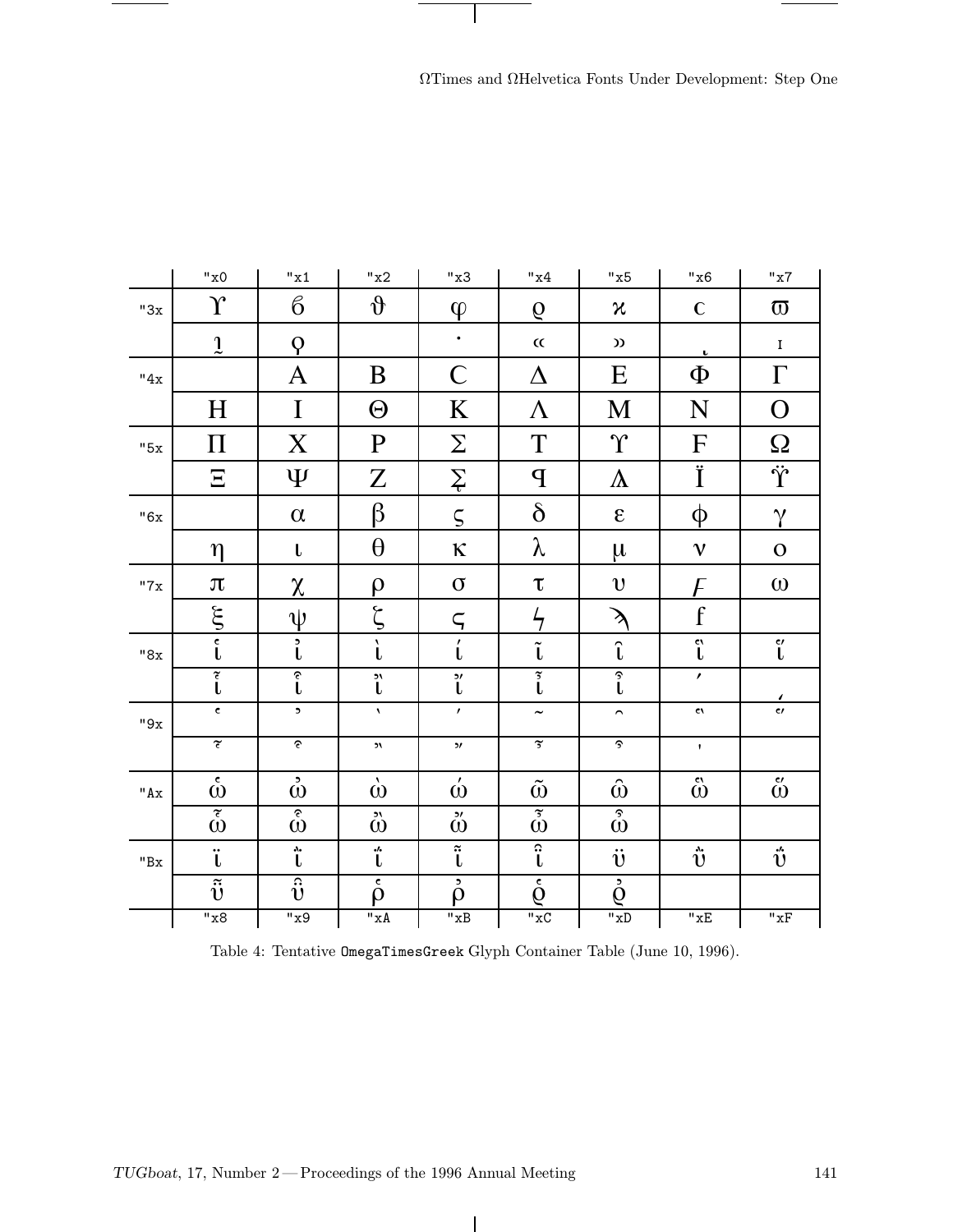$\overline{\phantom{a}}$ 

|                      | "x0                      | "x1                                        | "x2"                  | "x3"                  | "x4                      | "x5                     | "x6                      | "x7                       |
|----------------------|--------------------------|--------------------------------------------|-----------------------|-----------------------|--------------------------|-------------------------|--------------------------|---------------------------|
| "2x                  |                          | Ъ                                          | $\epsilon$            | S                     | I                        | $\bf J$                 | Љ                        | Њ                         |
|                      | $\mathbf F$              | Щ                                          | Ц                     | $\omega$              | Ѥ                        | ${\bf A}$               | $H\!A$                   | y                         |
| "3x                  | $\mathbf{1}$             | $\mathfrak h$                              | $\epsilon$            | ${\bf S}$             | $\mathbf{i}$             | j                       | Љ                        | $\mathbf{H}$              |
|                      | $\hbar$                  | Щ                                          | $\mathbf \mu$         | $\omega$              | ${\bf E}$                | $\mathbf{A}$            | $H\!A$                   | ሕ                         |
| "4x                  | Я                        | A                                          | Б                     | Ц                     | Д                        | Ε                       | Ф                        | $\Gamma$                  |
|                      | Ю                        | И                                          | Ж                     | K                     | Л                        | M                       | $H_{\rm}$                | O                         |
| "5x                  | $\Pi$                    | Ч                                          | $\mathbf P$           | $\mathsf{C}$          | T                        | У                       | B                        | Ш                         |
|                      | X                        | $\mathbf{P}$                               | $\mathcal{S}$         | Ъ                     | Ъ                        | Ь                       | Э                        |                           |
| "6x                  | Я                        | a                                          | $\sigma$              | Ц                     | Д                        | $\mathbf e$             | ф                        | $\Gamma$                  |
|                      | Ю                        | И                                          | Ж                     | $\bf K$               | Л                        | M                       | $\mathbf H$              | $\mathbf O$               |
| "7x                  | ҧ                        | Ч                                          | p                     | $\mathbf C$           | T                        | y                       | $\, {\bf B}$             | $\mathbf{III}$            |
|                      | $\mathbf X$              | $\mathbf{P}$                               | $\mathbf{3}$          | Ъ                     | $\mathbf t$              | $\mathbf P$             | Э                        |                           |
| "8x                  | F                        | Ѭ                                          | $\check{3}$           | Ψ                     | θ                        | ${\rm V}$               | Q                        | $\overline{\hat{\omega}}$ |
|                      | $\overline{\omega}$      |                                            | $\Gamma$              | $\Gamma$              | $\bf{D}$                 | Ж                       | K                        | K                         |
| "9x                  | $x^{\star}$              | ЫĄ                                         | $\check{3}$           | ψ                     | $\Theta$                 | $\mathbf{V}$            | $\boldsymbol{\varphi}$   | $\mathbb{\hat{w}}$        |
|                      | $\overline{\omega}$      | $\varsigma$                                | $\Gamma$              | $\boldsymbol{\Gamma}$ | $\mathfrak{h}$           | Ж                       | $K_{\rm}$                | K                         |
| $"Ax"$               | K                        | ${\bf K}$                                  | H                     | $H^{\circ}$           | $\Pi$                    | $\overline{\mathbf{Q}}$ | Ţ                        | Y                         |
|                      | ¥                        | X                                          | TI                    | Ч                     | $\Psi$                   | $\mathbf h$             | $\overline{e}$           | $\boldsymbol{\mathrm{K}}$ |
| $^{\sf{H}}\text{Bx}$ | $\bf K$                  | $\mathbf K$                                | ң                     | $\mathbf H$           | $\mathbf{I}$             | $\overline{\mathbf{Q}}$ | Ţ                        | Y                         |
|                      | $\mathbf{Y}$             | $\mathbf{X}% _{1}\left( \mathbf{Y}\right)$ | ТĮ                    | Ч                     | $\Psi$                   | $\boldsymbol{h}$        | $\mathbf{\hat{e}}$       | $\mathfrak{H}$            |
| $"{\rm Cx}$          | H                        | Ч                                          | Æ                     | $\Theta$              | 3                        | Θ                       | З                        | Ę                         |
|                      | Ç                        |                                            |                       |                       |                          |                         |                          |                           |
| "Dx                  | IJ                       | Ч                                          | æ                     | $\Theta$              | 3                        | $\Theta$                | 3                        | $\mathcal{G}$             |
|                      | Ç                        |                                            |                       |                       |                          |                         |                          |                           |
| "Ex                  | $\overline{\phantom{0}}$ | $\ddot{\phantom{0}}$                       | $\tilde{\phantom{a}}$ | $\check{ }$           | $\overline{\phantom{a}}$ | -                       | $\overline{\phantom{0}}$ | $\sim$                    |
|                      | $\bullet$                | $\hat{\phantom{a}}$                        | $\mathbf{\ddot{o}}$   |                       |                          |                         |                          |                           |
|                      | "x8                      | $\overline{\mathbf{u}}_x$ 9                | $^{\sf II}$ x A       | $"xB$                 | $"xC$                    | $^{\sf II}$ xD          | $"xE$                    | "xF                       |

 $\overline{\phantom{a}}$ 

 $\top$ 

Table 5: Tentative OmegaTimesCyrillic Glyph Container Table (June 10, 1996).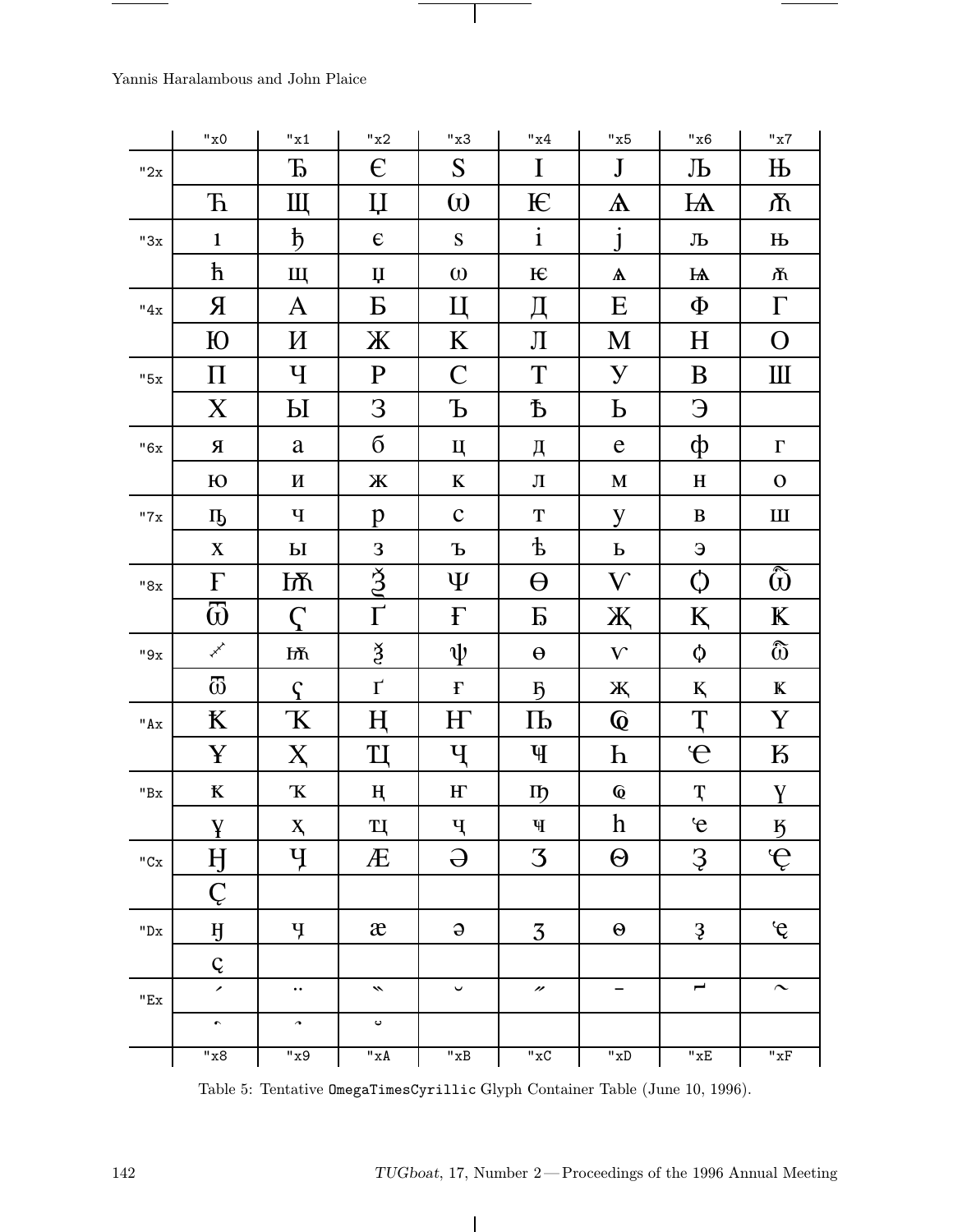|                    | "x0                      | "x1                                         | "x2"                                  | "x3                     | "x4"             | "x5                     | "x6                           | "x7                                   |
|--------------------|--------------------------|---------------------------------------------|---------------------------------------|-------------------------|------------------|-------------------------|-------------------------------|---------------------------------------|
| "2x                | $\overline{\ast}$        | $\pmb{\zeta}$                               | $\boldsymbol{\varsigma}$<br>$\bullet$ | $\dot{\mathcal{L}}$     | -                | *∕∙                     | *∕.∙                          | $\frac{1}{2}$                         |
|                    |                          |                                             |                                       |                         |                  |                         |                               |                                       |
| "3x                | $\blacklozenge$          | ١                                           | ۲                                     | ٣                       | ٤                | $\pmb{\circ}$           | ٦                             | ٧                                     |
|                    | ٨                        | ٩                                           |                                       |                         |                  |                         | ڵڵؙؙ                          | गा                                    |
| "4x                |                          |                                             | ℱ                                     | ۰                       | ₽                |                         | ℱ                             | $\mathbf{I}$                          |
|                    | انگ                      | یں                                          | ر<br>ش                                | $\mathsf{u}$            | á                | ء<br>ष्ट्र              | ಜೆ                            | J,                                    |
|                    |                          |                                             |                                       |                         |                  |                         |                               |                                       |
| "5x                | $\tilde{\epsilon}$       | ۶                                           | عج                                    | $\epsilon$              | É                | ક્ર                     | 窄                             | عہ                                    |
|                    | $\overline{\phantom{0}}$ | $\hat{\phantom{a}}$                         | $\checkmark$                          | ş                       | হ                | ४                       |                               |                                       |
|                    |                          |                                             |                                       |                         |                  |                         |                               |                                       |
| "6x                | ۶                        | Ĩ                                           | ĩ                                     | أ                       | م<br>أ           | قُ                      | <u>ڨ</u>                      |                                       |
|                    | ¢                        | $\tilde{\boldsymbol{\mathcal{E}}}$          | دُ                                    | دُ                      | ا<br>تعاقی       |                         | ι                             |                                       |
| "7x                | د                        | $\div$                                      | $\overline{\phantom{0}}$              | $\ddot{\bm{\delta}}$    |                  | ت                       | ت                             | $\frac{1}{i}$                         |
|                    | ت                        | ٽ                                           | خ<br>ن                                | ا با<br>ما              | ث                | ج                       |                               |                                       |
| $"8x$              | $\div$                   | جح                                          | ح                                     | $\rightarrow$           | $\rightarrow$    |                         | $\frac{1}{\dot{\mathcal{C}}}$ | خ                                     |
|                    | $\mathbf{L}$             | $\dot{\tilde{c}}$                           | ل                                     | $\Delta$                | ذ                | مجمع<br>ذ               | ر                             | $\overline{\phantom{0}}$              |
| $"9x$              | ڒ                        |                                             | س                                     | ىب                      | سد               | س                       | شَ                            | شا                                    |
|                    | ش                        | ئے<br>شِ                                    | ص                                     | صد                      | صد               | <u>ص</u>                | <u>ض</u>                      | ض                                     |
| $"Ax"$             | ض                        | <u>ض</u>                                    | $\overline{\mathbf{r}}$               | 上                       | 上                | $\overline{\mathbf{r}}$ | 上                             | 上                                     |
|                    | 上                        | $\overline{\mathbf{r}}$                     | ع                                     | ع                       | $\blacktriangle$ | مح                      | غ                             | غ                                     |
| $^{\sf H}{\rm Bx}$ | $\mathbf{\dot{z}}$       | $\overline{\dot{\boldsymbol{\mathcal{E}}}}$ | ف                                     | ف                       | ۿ                | ف                       | ق                             | أها                                   |
|                    | $\ddot{\bf a}$           | <u>ق</u>                                    | ك                                     | $\overline{\mathsf{S}}$ | $\leq$           | ائ                      |                               | $\begin{array}{c} \hline \end{array}$ |
| $"Cx$              | $\overline{1}$           |                                             | ั่ง                                   | آلا                     | ั้ง              | لأ                      |                               |                                       |
|                    | $\overline{\mathbf{Y}}$  | k                                           |                                       | م                       | $\blacktriangle$ |                         | لاءِ<br>ن                     | للإ<br>أ                              |
|                    |                          |                                             | $\hat{\tau}$                          |                         |                  | $\hat{\tau}$            |                               |                                       |
| "Dx                | ذ                        | $\dot{\bm{\omega}}$                         | ٥                                     | ه                       | $\frac{4}{3}$    | r                       | $\mathbf 4$                   | $\frac{9}{1}$                         |
|                    | ٯ                        | $\varsigma$                                 | $\frac{1}{x}$                         | $\div$                  | ى                | <u>ي</u>                | <u>ي</u>                      |                                       |
| "Ex                | ب                        | د                                           | د                                     | ے                       |                  |                         | <u>م)</u><br>قا               | ى                                     |
|                    | $\Delta$                 | ڡ                                           |                                       | <u>ه</u>                | <u>ب</u><br>ف    | <u>ب</u><br>ق           |                               | ثَت                                   |
| $"Fx$              | کے                       | لماء<br>ا                                   | <u>م ا</u><br>د                       | کے                      | ٺ                | :<br>د                  | $\ddot{\cdot}$                | ٺ                                     |
|                    | ٻ                        | ڊ                                           | $\frac{1}{1}$                         | $\ddot{\mathbf{u}}$     | $\ddot{\varphi}$ | $\ddot{\vec{d}}$        | $\ddot{\vec{t}}$              | $\ddot{\mathbf{v}}$                   |
|                    | $x^{\prime}$             | "x9                                         | Ax''                                  | "xB                     | $"xC$            | $^{\sf II}$ xD          | "xE                           | $\overline{\text{w}}$                 |

 $\Omega \text{Times}$  and  $\Omega \text{Helvetica}$  Fonts Under Development: Step One

Table 6: Tentative OmegaTimesArabicOne Glyph Container Table (June 10, 1996).

 $\overline{1}$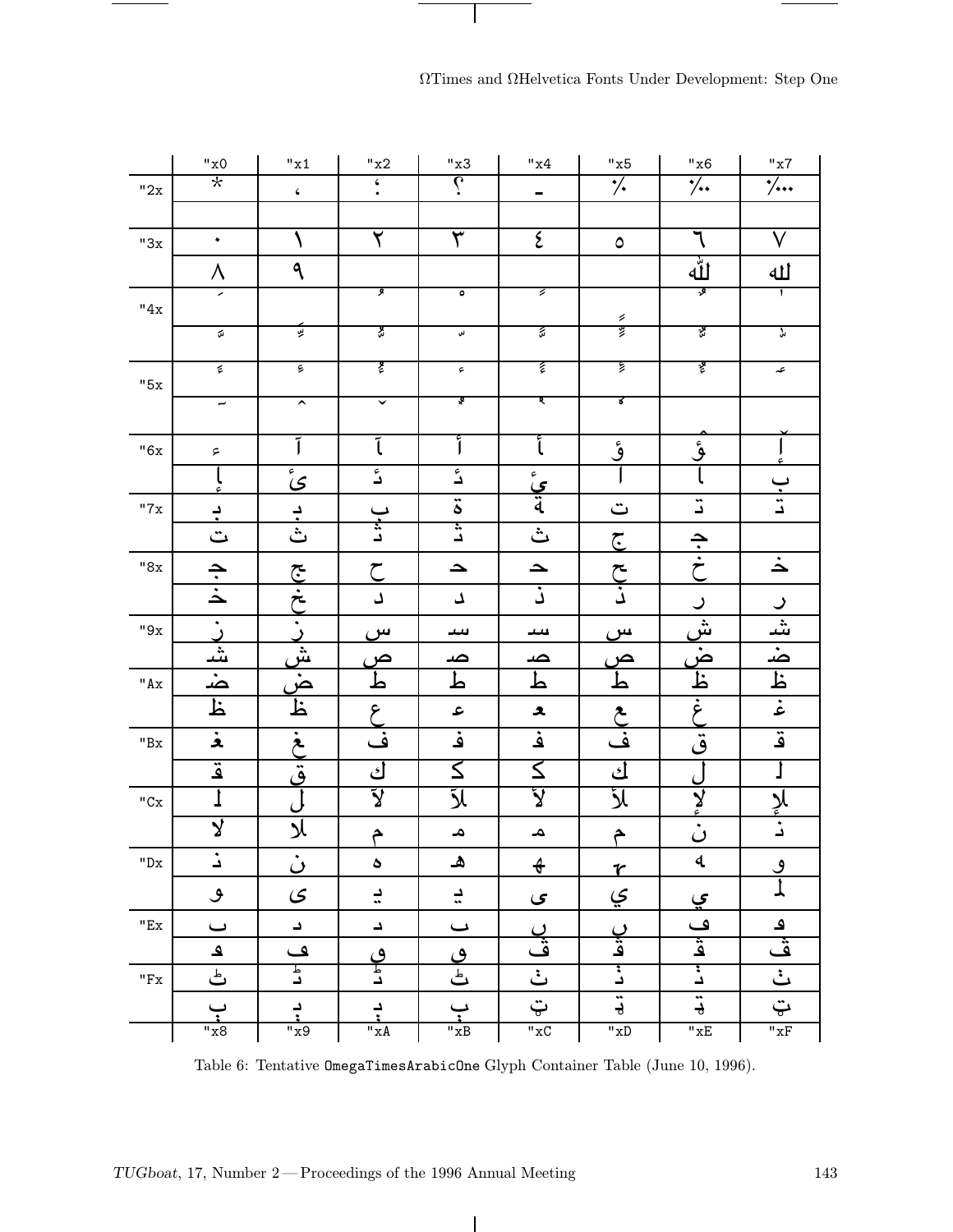$\sim$ 

|       | "x0                                                                                                                                                                                                                              | "x1                                                                                          | "x2                               | "x3                                                                                                                  | $"x4"$                                                        | "x5                                             | "x6                                                                                                  | "x7                                                                                                                 |
|-------|----------------------------------------------------------------------------------------------------------------------------------------------------------------------------------------------------------------------------------|----------------------------------------------------------------------------------------------|-----------------------------------|----------------------------------------------------------------------------------------------------------------------|---------------------------------------------------------------|-------------------------------------------------|------------------------------------------------------------------------------------------------------|---------------------------------------------------------------------------------------------------------------------|
| "2x   | $\ddot{\mathbf{c}}$                                                                                                                                                                                                              | $\frac{1}{2}$                                                                                | $\mathbf{L}^*$                    | $\ddot{c}$                                                                                                           | $\frac{1}{x}$                                                 |                                                 |                                                                                                      |                                                                                                                     |
|       | $\overline{\mathbf{c}}$                                                                                                                                                                                                          | $\frac{1}{n}$                                                                                | $\frac{1}{2}$                     | $\frac{1}{\sqrt{2}}$                                                                                                 |                                                               | $\frac{1}{2}$                                   |                                                                                                      |                                                                                                                     |
| "3x   | شيخ التي المجموع التي المجموع التي تعليم المجموع التي تعليم المجموع المجموع المجموع المجموع المجموع المجموع ال<br>المجموع المجموع المجموع المجموع المجموع المجموع المجموع المجموع المجموع المجموع المجموع المجموع المجموع المجمو | $\mathbf{\hat{b}}$                                                                           | $\mathbf{r}$                      | وق المتصابي المحتاج المنتصب                                                                                          | $\frac{1}{\sqrt{2}}$                                          |                                                 | $147$ 14-18 14-19 14-19 14-12                                                                        | م الم الله عنها الله الله الله عنه الله عنه الله عنه الله عنه الله عنه الله عنه الله عنه الله عنه ال                |
|       |                                                                                                                                                                                                                                  | $\frac{1}{2}$                                                                                | $\frac{1}{2}$                     |                                                                                                                      | <u>تی</u>                                                     |                                                 |                                                                                                      |                                                                                                                     |
| "4x   |                                                                                                                                                                                                                                  |                                                                                              |                                   |                                                                                                                      | انجة <mark>ا</mark> لتاسيم                                    | $1 - 1 = 1 - 1 = 1 - 1 = 1$                     |                                                                                                      |                                                                                                                     |
|       |                                                                                                                                                                                                                                  | $\frac{2}{n}$                                                                                | $4$ $4^{14}$ $4^{14}$ $4$         |                                                                                                                      |                                                               |                                                 |                                                                                                      |                                                                                                                     |
| "5x   | القابل الفقا                                                                                                                                                                                                                     | $\begin{array}{c} \begin{array}{c} \text{1} \\ \text{2} \\ \text{1} \end{array} \end{array}$ |                                   |                                                                                                                      | ت                                                             |                                                 |                                                                                                      |                                                                                                                     |
|       |                                                                                                                                                                                                                                  |                                                                                              |                                   |                                                                                                                      | ټن<br>ف                                                       |                                                 |                                                                                                      |                                                                                                                     |
| "6x   | $\sim$ $\sim$ $\sim$ $\sim$ $\sim$ $\sim$ $\sim$ $\sim$                                                                                                                                                                          |                                                                                              |                                   |                                                                                                                      | $rac{1}{\sqrt{1}}$                                            |                                                 |                                                                                                      | ا خاطئة ا                                                                                                           |
|       |                                                                                                                                                                                                                                  |                                                                                              |                                   |                                                                                                                      |                                                               |                                                 |                                                                                                      |                                                                                                                     |
| "7x   |                                                                                                                                                                                                                                  | سا أنا إنا إنا أنا المعا                                                                     |                                   |                                                                                                                      | ىب                                                            | $2.142$ 3. 9. $\frac{3}{2}$ 3. 9. $\frac{3}{2}$ |                                                                                                      |                                                                                                                     |
|       |                                                                                                                                                                                                                                  |                                                                                              |                                   |                                                                                                                      |                                                               |                                                 |                                                                                                      |                                                                                                                     |
| $"8x$ |                                                                                                                                                                                                                                  |                                                                                              |                                   |                                                                                                                      |                                                               |                                                 |                                                                                                      |                                                                                                                     |
|       |                                                                                                                                                                                                                                  |                                                                                              |                                   |                                                                                                                      |                                                               |                                                 |                                                                                                      |                                                                                                                     |
| $"9x$ |                                                                                                                                                                                                                                  | <u>ي</u>                                                                                     |                                   | $2^{4.2}$ 3 <sup>2</sup> 9 <sup>2</sup> 9 <sup>2</sup> 9 <sup>2</sup> 9 <sup>3</sup> 9 <sup>32</sup> 94 <sup>2</sup> | $d_1$ $\frac{1}{2}$ $\frac{1}{2}$ $\frac{1}{2}$ $\frac{1}{2}$ | إحداثها لكما إنتنا لكما                         | لكلها لكلها فت إنتاج المساء المعالج المعالم بالمعالمين ألمنا بالمعالج المحالية المحاكمة المعالج المح | للأملاء المعالم المستقرين المستقرح المستقرح المستقرح المستقرح المستقرح المستقرح المستقرح المستقرح المستقرح المستقرح |
|       |                                                                                                                                                                                                                                  |                                                                                              |                                   |                                                                                                                      |                                                               |                                                 |                                                                                                      |                                                                                                                     |
| "Ax"  |                                                                                                                                                                                                                                  | .<br>فه: من ا                                                                                |                                   |                                                                                                                      | $\frac{\mathcal{S}}{\mathcal{S}}$                             |                                                 |                                                                                                      |                                                                                                                     |
|       |                                                                                                                                                                                                                                  |                                                                                              |                                   |                                                                                                                      |                                                               |                                                 |                                                                                                      |                                                                                                                     |
| "Bx   |                                                                                                                                                                                                                                  |                                                                                              | ما ما استقامها انت اما            |                                                                                                                      |                                                               |                                                 |                                                                                                      |                                                                                                                     |
|       |                                                                                                                                                                                                                                  |                                                                                              |                                   | $\overline{\mathsf{S}}$                                                                                              | $\overline{\mathsf{K}}$                                       |                                                 |                                                                                                      |                                                                                                                     |
| "Cx   |                                                                                                                                                                                                                                  |                                                                                              |                                   |                                                                                                                      |                                                               |                                                 |                                                                                                      |                                                                                                                     |
|       | ما ما اسم الما المال من المالي الما                                                                                                                                                                                              | اننا احتا المعالج التجا                                                                      | $\frac{\mathcal{Z}}{\mathcal{Z}}$ | $\frac{1}{\sqrt{2\pi}}$                                                                                              | $\frac{1}{\sqrt{2}}$                                          | $\frac{\mathcal{Z}}{\mathcal{Z}}$               |                                                                                                      |                                                                                                                     |
| "Dx   |                                                                                                                                                                                                                                  | گ                                                                                            |                                   |                                                                                                                      |                                                               |                                                 | ୪                                                                                                    | لا                                                                                                                  |
|       |                                                                                                                                                                                                                                  |                                                                                              |                                   |                                                                                                                      | Y                                                             | لا                                              |                                                                                                      |                                                                                                                     |
| $"Ex$ | ֓׆֧֓֞֓ <del>֖֖֖֖֖֪֓</del> ֟                                                                                                                                                                                                      |                                                                                              | Ϋ́                                | ٲٝڒ                                                                                                                  | ڻ                                                             | ڻ                                               |                                                                                                      | $\ddot{\vec{d}}$                                                                                                    |
|       | $\ddot{\vec{r}}$                                                                                                                                                                                                                 | ڹ                                                                                            | ڽ                                 | ڽ                                                                                                                    | ŗ                                                             | $\frac{1}{6}$                                   | ن کیاء<br>کاء                                                                                        | $\tilde{4}$                                                                                                         |
| $"Fx$ | $\tilde{\lambda}$                                                                                                                                                                                                                | $\ddot{\sim}$                                                                                | $\mathbf{e}$                      | $\clubsuit$                                                                                                          | $\mathcal{Q}$                                                 | $\hat{\mathbf{y}}$                              | <u>ى</u>                                                                                             | <u>ۍ</u>                                                                                                            |
|       | ې                                                                                                                                                                                                                                | ې                                                                                            | <u>ي</u>                          | ي                                                                                                                    | ≃                                                             | $\mathbf{\hat{c}}$                              | ځ                                                                                                    | ځ                                                                                                                   |
|       | $x^{\prime\prime}$                                                                                                                                                                                                               | "x9                                                                                          | $\overline{\phantom{a}''$ x A     | "xB                                                                                                                  | $"xC$                                                         | $^{\sf II}$ xD                                  | "xE                                                                                                  | "xF                                                                                                                 |

 $\top$ 

Table 7: Tentative OmegaTimesArabicTwo Glyph Container Table (June 10, 1996).

 $\overline{\phantom{a}}$ 

 $\overline{\phantom{a}}$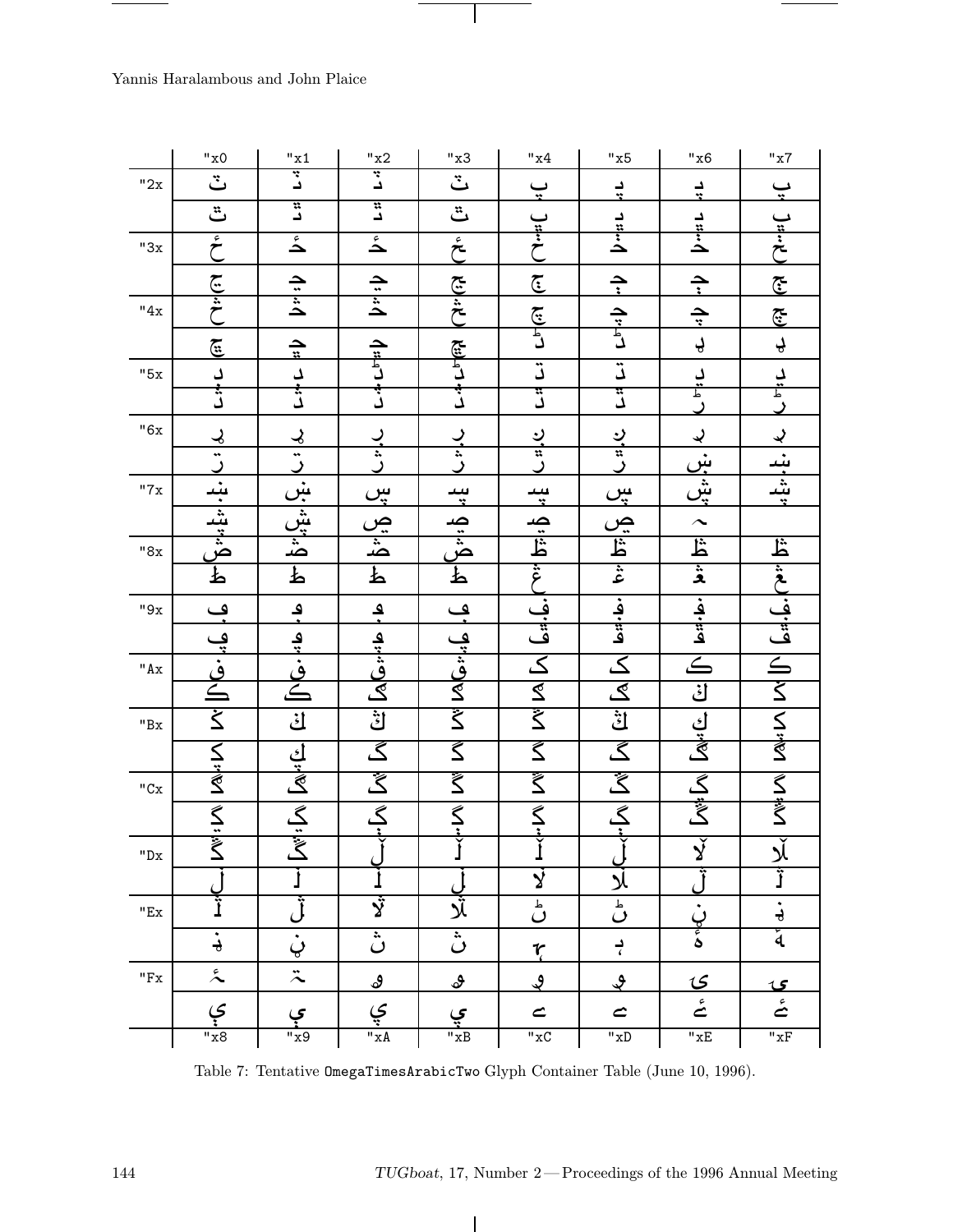ΩTimes and ΩHelvetica Fonts Under Development: Step One

|     | "x0                   | "x1                   | "x2"                        | "x3                  | "x4"                | "x5                              | "x6                 | "x7              |
|-----|-----------------------|-----------------------|-----------------------------|----------------------|---------------------|----------------------------------|---------------------|------------------|
| "2x | $\bullet\bullet$<br>ٯ | $\bullet\bullet$<br>ٯ | ÷<br>ق                      | ش<br>ف               | Ë                   | غە                               | ۃ                   |                  |
|     | $\bullet\bullet$      | ڍ                     | ٠<br>∸<br>$\bullet\bullet$  |                      |                     |                                  |                     |                  |
| "8x | $\mathcal{C}$         | ٠x.                   | 上                           | $\ddot{\phantom{a}}$ | ٠                   | ٠                                | $\bullet\bullet$    | $\ddot{\ddot{}}$ |
|     | $\bullet\bullet$      | ٠                     | ÷                           | 4                    | :                   |                                  | $\ddot{\cdot}$      | n.               |
| "9x | n.                    | ۹                     | 13                          | ٠                    | $\ddot{\textbf{v}}$ | $\bullet\bullet$                 | $\ddot{\textbf{a}}$ |                  |
|     |                       | *                     | $\boldsymbol{\mathfrak{m}}$ | $\bullet\bullet$     |                     |                                  |                     |                  |
|     | "x8                   | "x9                   | "xA                         | $"xB$                | $"xC$               | $^{\sf{II}}\mathbf{x}\mathbf{D}$ | $"xE$               | "xF              |

Table 8: Tentative OmegaTimesArabicThree Glyph Container Table (June 10, 1996).

|     | "x0           | "x1                     | "x2"           | "x3                       | "x4"           | "x5                              | "x6           | "x7                     |
|-----|---------------|-------------------------|----------------|---------------------------|----------------|----------------------------------|---------------|-------------------------|
| "2x |               | $\bullet$               | θ              | C                         | Λ              | I                                | $\mathsf{X}$  | 亖                       |
|     | $\frac{2}{7}$ | I                       | $\Rightarrow$  | $\mathbf{I}$              |                |                                  |               | $\bigcap$               |
| "3x | M             | X                       | ٠<br>$\bullet$ | =                         | $\ddot{\cdot}$ | ξ                                | Ж             | Е                       |
|     | T             | $\bullet\bullet\bullet$ |                | 圧                         | $\pmb{\ast}$   | $\vdots$                         | $\ddagger$    | Ж                       |
| "4x | W             |                         | XX             | $\epsilon$                | Β              | Ħ                                | 븜             | $\overline{\mathsf{X}}$ |
|     | K             | ÷                       | $\mathbf{1}$   | $\infty$                  | $\mathbf X$    | O                                | ╋             | ⊁                       |
| "5x | Ŧ             | W                       | Ж              | $\boldsymbol{\nparallel}$ | $\mathcal H$   | H                                | $\mathbf{  }$ |                         |
|     | $\Box$        | ⊡                       | $\mathsf L$    | $\, \Phi$                 | Ø              | $\Sigma$                         | 봄             | Χ                       |
| "6x | Ø             | Ψ                       | ဂ              | V                         | ス              | K                                | 毌             | 타                       |
|     | $\theta$      |                         | 日              | $\overline{\mathbf{H}}$   | 叶              | 耳                                |               |                         |
|     | "x8"          | "x9                     | "xA            | $"xB$                     | $"xC$          | $^{\sf{II}}\, {\tt{x}} {\tt{D}}$ | "xE           | "xF                     |

Table 9: Tentative OmegaHelveticaTifinagh Glyph Container Table (June 10, 1996).